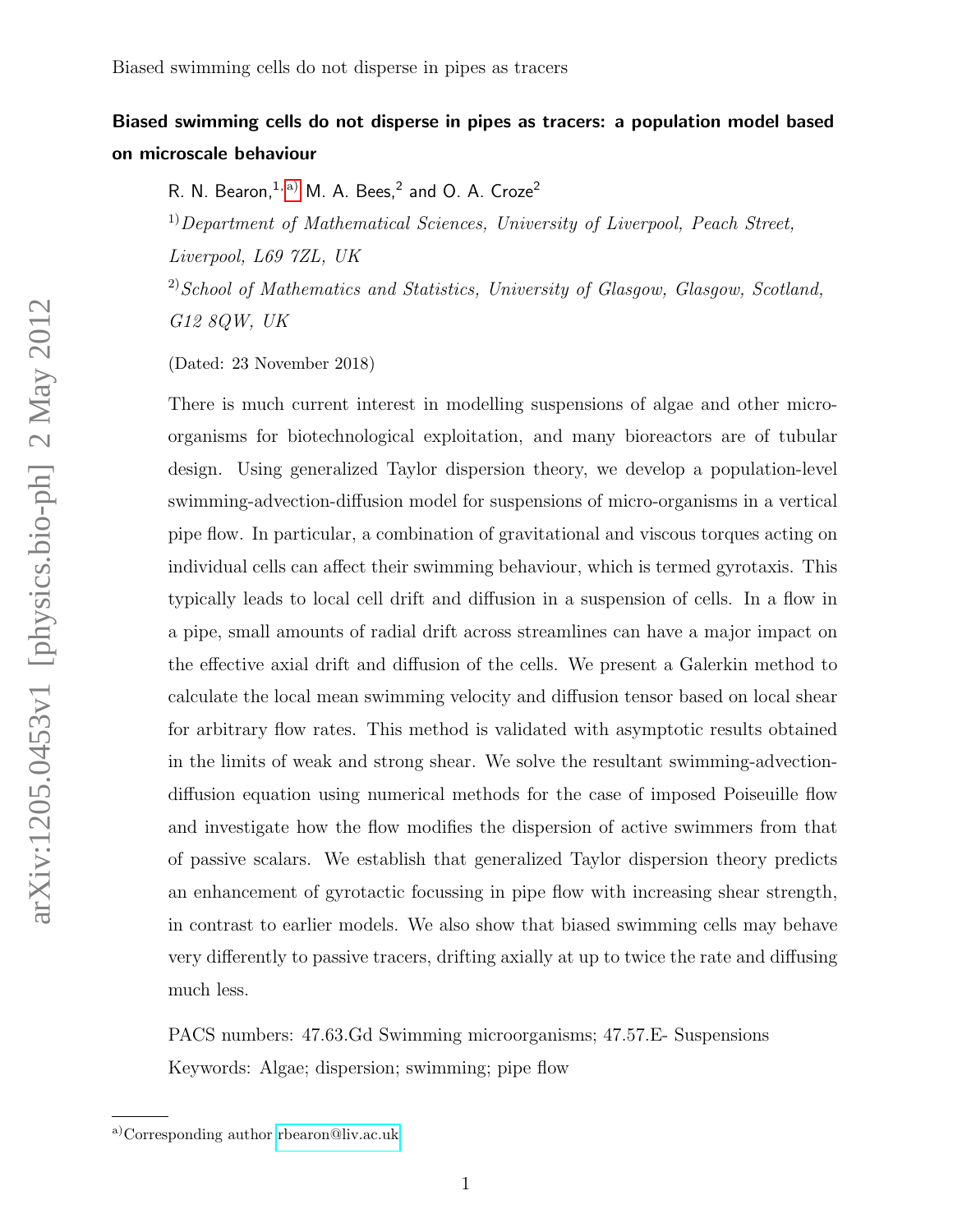## I. INTRODUCTION

Swimming micro-organisms, such as algae and bacteria, have their own agenda; selective pressures lead cells to adopt strategies to optimize a combination of environmental conditions, such as illumination, nutrients or the exchange of genetic material. This can significantly impact the behaviour of suspensions of swimming micro-organisms, particularly in flows where biased motion across streamlines can lead to rapid transport. For example, various algae are gravitactic, that is they swim upwards on average in still fluid which can be beneficial for reaching regions of optimal light. For some species this is due to being bottom-heavy - the centre of gravity for these cells is offset from the centre of buoyancy, and the combination of the effects of gravity with the buoyancy force gives rise to a gravitational torque which serves to reorient the cell allowing it to swim upwards - whereas in others sedimentary torques lead to similar behaviour<sup>[1](#page-26-0)</sup>. However, in shear flow the cells may be re-oriented from the vertical due to viscous torques<sup>[2](#page-26-1)</sup>. For a vertical pipe containing downwelling fluid, gravitactic cells can accumulate near the centre<sup>[3](#page-26-2)</sup>, a phenomenon known as gyrotactic focussing. As recently predicted theoretically by Bees and Croze<sup>[4](#page-26-3)</sup>, such a modification of the spatial distribution of algae in tubes alters significantly the effective axial dispersion of the cells.

There is much current interest in employing micro-organisms for biotechnological pur-poses, from the production of biofuels<sup>[5,](#page-26-4)[6](#page-26-5)</sup>, such as hydrogen, biomass or lipids, to high-value products, such as  $\beta$ -carotene. Cells are grown either extensively on low value land or intensively to optimize growth. Intensive culture systems typically consist of arrays of tubes (vertical, horizontal or helical) and aim to maximize light and nutrient uptake. Bioreactors may be pumped or bubbled, in turbulent or laminar regimes. However, energy input may be energy wasted; efficient bioreactor designs might aim to make use of the swimming motion of the cells themselves, or accommodate the fact that swimming micro-organisms (where drift across streamlines is more important than axial motion) and nutrients are likely to drift and diffuse at different rates along the tubes.

In a still fluid, the swimming behaviour of individual gyrotactic phytoplankton has been usefully described as a biased random walk: the cell orientation is assumed to be a ran-dom variable that undergoes diffusion with drift<sup>[7](#page-27-0)</sup>. At the population-level the dynamics can be modelled with a swimming-diffusion equation for the cell concentration, where the cells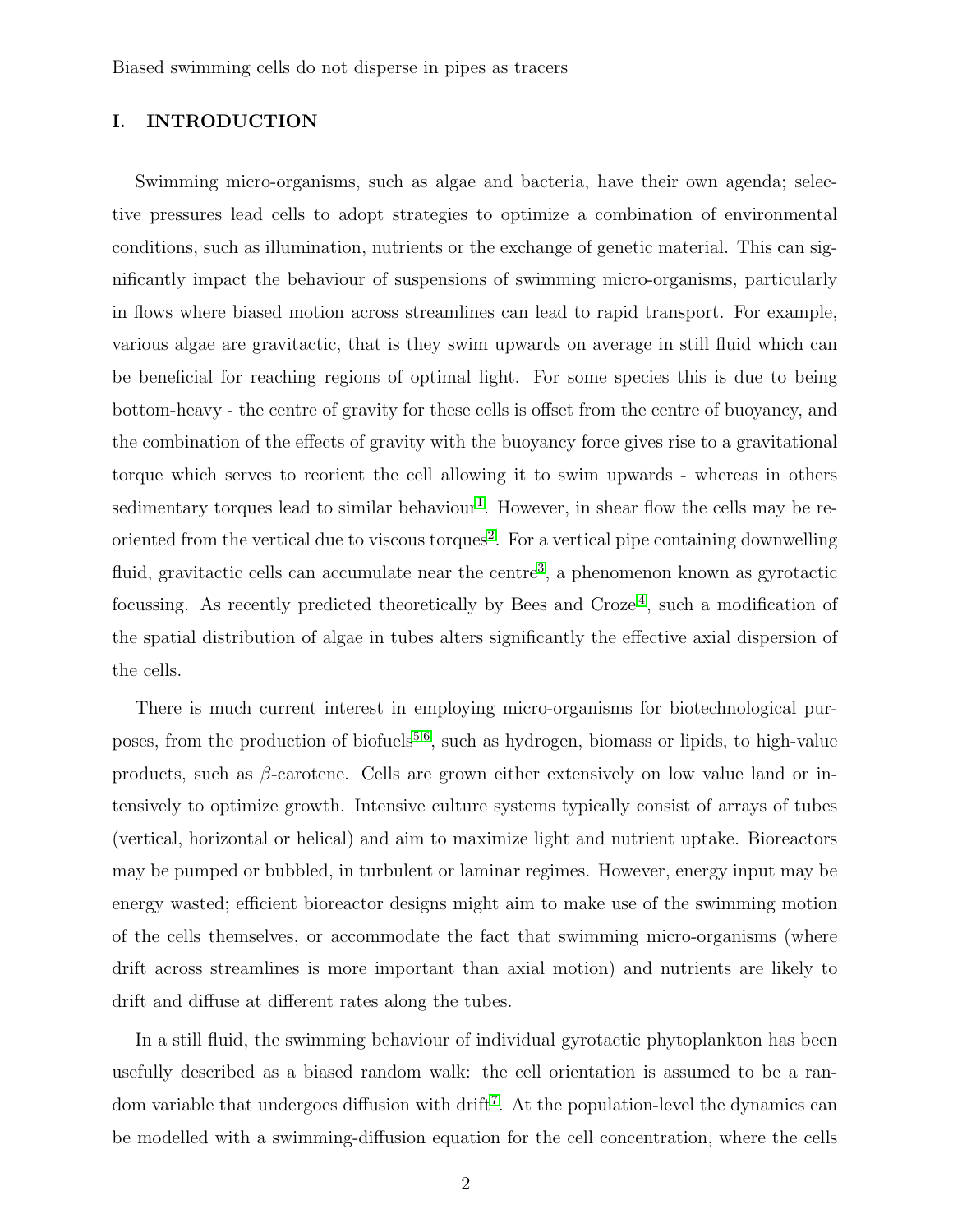swim in a preferred direction at a mean velocity and diffuse with an anisotropic diffusion ten-sor that represents the random component of swimming<sup>[8](#page-27-1)</sup>. Extending such population-level models to incorporate the effects of ambient flow is non-trivial. Although the orientation distribution and resultant mean swimming velocity of such cells in unbounded homogeneous shear flow has previously been computed<sup>[9,](#page-27-2)[10](#page-27-3)</sup>, the resultant diffusion tensor is more complicated. For homogeneous shear flow, subject to certain constraints on the form of the flow, Hill and Bees [11](#page-27-4) and Manela and Frankel [12](#page-27-5) calculated expressions for the diffusion tensor using the theory of generalized Taylor dispersion (GTD). Because of its account of shearinduced correlations in cell position, GTD is a more rational account over earlier approaches based on an orientation only description using a Fokker-Planck equation and diffusion tensor estimate  $(FP)^{13}$  $(FP)^{13}$  $(FP)^{13}$ .

Bearon, Hazel, and Thorn<sup>[14](#page-27-7)</sup> compared two-dimensional individual-based simulations of swimming micro-organisms with swimming-advection-diffusion models for the whole population in situations where the flow is not homogeneous, that is in flows in which the cells can experience a range of shear environments. Using GTD theory to calculate local expressions for the mean swimming direction and diffusion coefficients, the results of the individual and population models were generally in good agreement and were able to successfully predict the phenomena of gyrotactic focussing. However, this work was restricted to two-dimensions; both the swimming motions and velocity field were confined to a vertical plane.

Here, we consider axisymmetric pipe flow, which locally can be described by planar shear, and consider swimming motions which are allowed to be fully three-dimensional. First, we develop a population-level swimming-advection-diffusion model where the mean swimming velocity and diffusion tensor are based on the local shear. Next, a Galerkin method is presented for calculating the mean swimming velocity and diffusion tensor based on the local shear, and asymptotic results are obtained in the limits of weak and strong shear. The resultant swimming-advection-diffusion equation is then solved numerically for the case of imposed Poiseuille flow. We contrast the GTD results with the FP approach. Finally, we investigate how the flow modifies qualitatively and quantitatively the dispersion of active swimmers from that of a passive scalar.

This paper represents an important link study that will facilitate the comparison of the exact long-time theoretical results of Bees and  $Croze<sup>4</sup>$  $Croze<sup>4</sup>$  $Croze<sup>4</sup>$  and the forthcoming experimental results by the authors on the transient dynamics.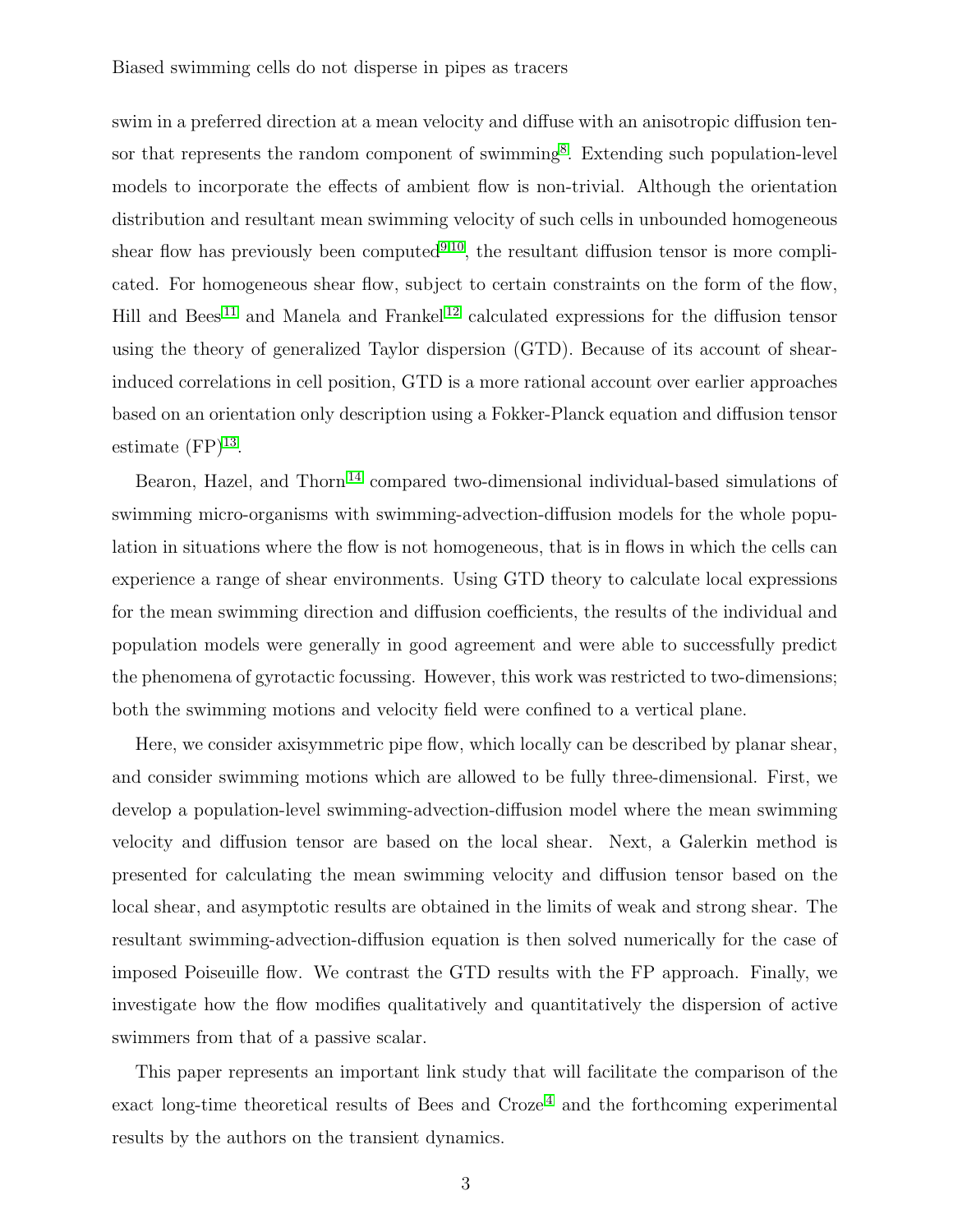### II. MATHEMATICAL MODEL

## <span id="page-3-2"></span>A. Vertical pipe flow

Consider axisymmetric fluid flow with velocity u through a vertical tube of circular crosssection, radius  $a$ , with axis parallel to the  $z$ -axis pointing in the downwards direction, such that

<span id="page-3-1"></span>
$$
\mathbf{u} = u(r)\mathbf{e}_z = U(1 + \chi(r/a))\mathbf{e}_z.
$$
 (1)

Here, U is the mean flow speed,  $U\chi$  is the variation of the flow speed relative to the mean, r is the radial distance from the centre of the tube and  $(e_r, e_{\psi}, e_z)$  are right-handed orthonormal unit vectors that define the cylindrical co-ordinates. For flow subject to a uniform pressure gradient and no-slip boundary conditions on the walls, we have simple Poiseuille flow,  $\chi(r)$  =  $1-2r^2$ . In the fully coupled problem, where the negative buoyancy of the cells modifies the flow,  $\chi(r)$  must be determined, as in Bees and Croze<sup>[4](#page-26-3)</sup>.

A population-level model for gyrotactic micro-organisms in homogeneous shear flow has previously been derived based on generalized Taylor dispersion theory<sup>[11](#page-27-4)[,12](#page-27-5)</sup> (GTD). Specifically, for particular types of flow and on timescales long compared to  $1/d_r$ , where  $d_r$  is the rotational diffusivity due to the intrinsic randomness in cell swimming, the cell concentration  $n(\mathbf{x}, t)$  was shown to satisfy a swimming-advection-diffusion equation of the form

<span id="page-3-0"></span>
$$
\frac{\partial n}{\partial t} + \nabla_{\mathbf{x}} \cdot \left[ (\mathbf{u} + V_s \mathbf{q}) n - \frac{V_s^2}{d_r} \mathbf{D} . \nabla_{\mathbf{x}} n \right] = 0,
$$
\n(2)

where  $V_s$  is the constant cell swimming speed, and  $\bf{q}$  and  $\bf{D}$  are the non-dimensional mean cell swimming direction and diffusion tensor, respectively. Explicit expressions for q and D as a function of the local shear strength will be given in section IIB. Furthermore, Bearon, Hazel, and Thorn<sup>[14](#page-27-7)</sup> show that this population-level approach is a good approximation for flow fields more general than homogeneous shear. Therefore, we shall use [\(2\)](#page-3-0) to describe the cell concentration in a pipe flow with non-homogeneous shear. To solve the swimming-advection-diffusion equation numerically, it is convenient to non-dimensionalize lengths based on the pipe radius, a, and non-dimensionalize time on  $a^2d_r/V_s^2$ , a characteristic timescale for diffusion across the pipe. This reveals two non-dimensional parameters in the problem: the Péclet number which is given by

$$
Pe = \frac{Uad_r}{V_s^2},\tag{3}
$$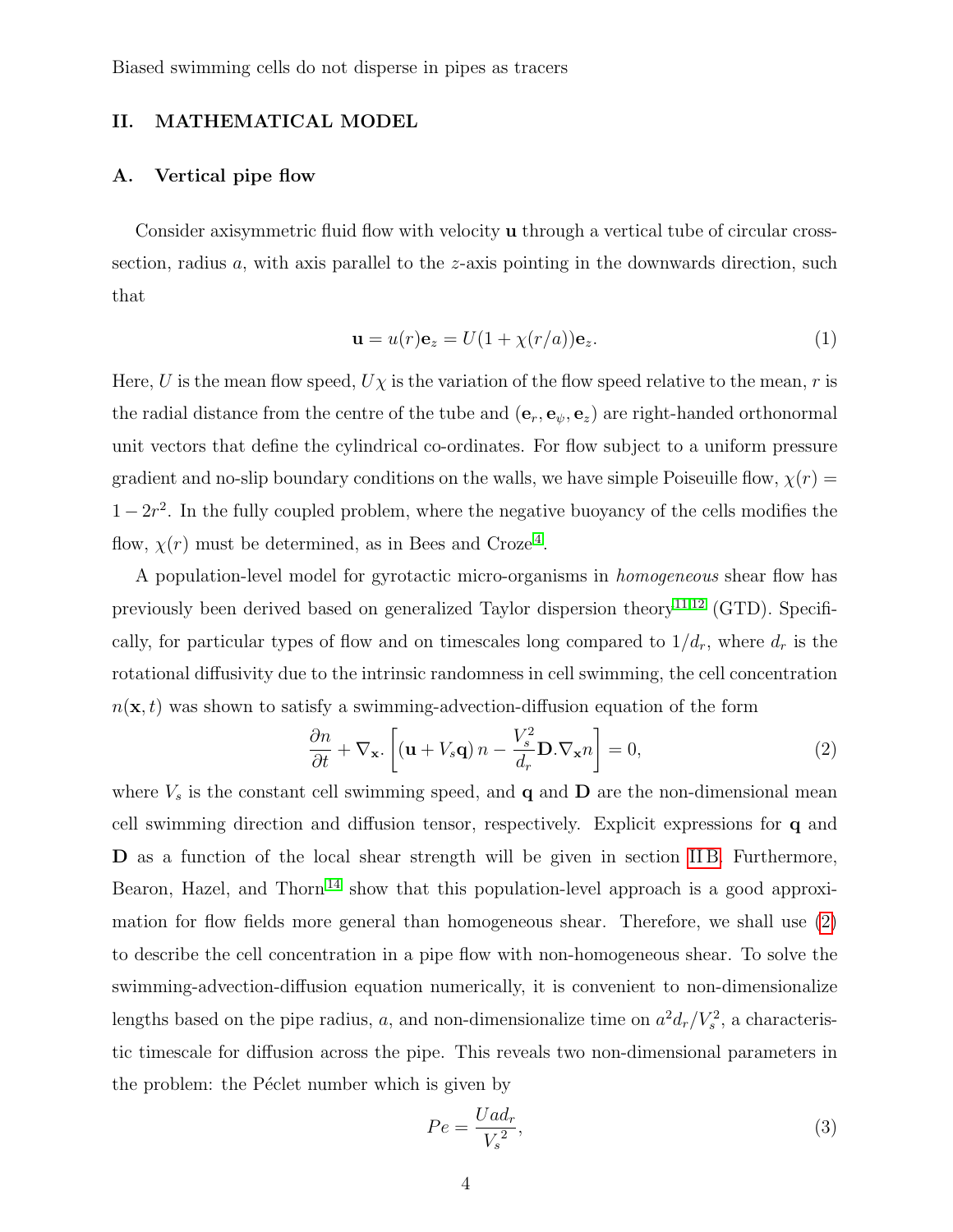and  $\beta$ , the ratio of pipe radius to a typical correlation length-scale of the random walk in the absence of bias, defined as

$$
\beta = \frac{ad_r}{V_s}.\tag{4}
$$

An alternative interpretation of  $\beta = aV_s/(V_s^2 d_r^{-1})$  is as a 'swimming Péclet number'. Equation [\(2\)](#page-3-0) in non-dimensional form thus becomes

<span id="page-4-2"></span>
$$
\frac{\partial n}{\partial t} + \nabla_{\mathbf{x}} \left[ (Pe[1 + \chi(r)]\mathbf{e}_z + \beta \mathbf{q})n - \mathbf{D} \cdot \nabla_{\mathbf{x}} n \right] = 0. \tag{5}
$$

#### <span id="page-4-0"></span>B. Generalized Taylor dispersion

The shear in the pipe flow given by [\(1\)](#page-3-1) can be locally described as a simple shear flow. Specifically, consider a Taylor expansion of the flow field near some reference point  $\mathbf{R}_0$  which is at radial position  $r = R_0$ 

$$
\mathbf{u}(\mathbf{R}) \approx \mathbf{u}(\mathbf{R_0}) + (\mathbf{R} - \mathbf{R}_0) \cdot \mathbf{e}_r \frac{U}{a} \chi'(R_0/a) \mathbf{e}_z.
$$
 (6)

We consider local co-ordinates relative to an origin located at  $\mathbf{R}_0$  such that **k** is pointing vertically upwards and  $(i, j, k)$  form a right-handed orthonormal set of unit vectors so that

$$
\mathbf{i} = \mathbf{e}_r, \quad \mathbf{j} = -\mathbf{e}_\psi, \quad \mathbf{k} = -\mathbf{e}_z. \tag{7}
$$

Defining the local position co-ordinate,  $\mathbf{R} - \mathbf{R}_0 = \xi \mathbf{i} + \eta \mathbf{j} + \zeta \mathbf{k}$ , the flow field can then be written locally as simple shear, such that

$$
\mathbf{u}(\mathbf{R}) = \mathbf{u}(\mathbf{R}_0) + G\xi \mathbf{k},\tag{8}
$$

where the shear strength G is given by  $-\frac{U}{a}$  $\frac{U}{a}\chi'$ . With this choice of co-ordinates, the velocity gradient tensor, G, defined such that  $u(R) = u(R_0) + (R - R_0)$ . G, has the simple form  $G_{ij} = G \delta_{i1} \delta_{j3}.$ 

The mean swimming direction,  $q$ , and non-dimensional diffusion tensor  $D$  can be written as integrals over cell orientation,  $\mathbf{p}$ , in the form<sup>[11](#page-27-4)[,12](#page-27-5)</sup>

$$
\mathbf{q} = \int_{\mathbf{p}} \mathbf{p} f(\mathbf{p}) d\mathbf{p},\tag{9}
$$

<span id="page-4-1"></span>
$$
\mathbf{D} = \int_{\mathbf{p}} [\mathbf{b}\mathbf{p} + \frac{2\sigma}{f(\mathbf{p})} \mathbf{b}\mathbf{b}\cdot\hat{\mathbf{G}}]^{sym} d\mathbf{p}.
$$
 (10)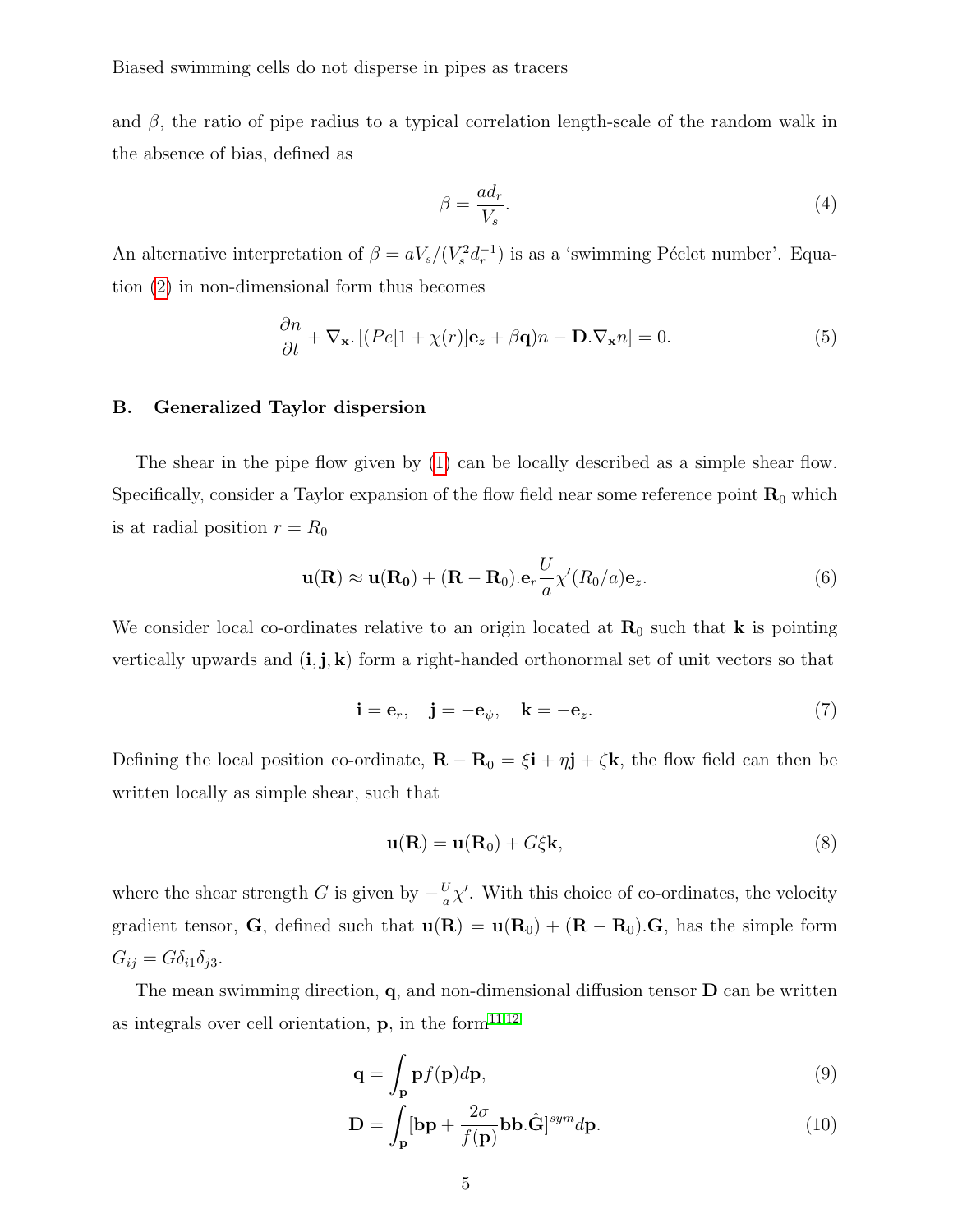Here  $\left[\right]^{sym}$  denotes the symmetric part of the tensor,  $\hat{G} = i\mathbf{k}$ , and  $\sigma$  is a non-dimensional measure of the shear, defined as

<span id="page-5-1"></span>
$$
\sigma = \frac{G}{2d_r} = -\frac{Pe}{2\beta^2} \chi'.\tag{11}
$$

We note that  $\sigma$  varies with r because the shear varies across the radius of the tube. However, in the theory of GTD the shear is assumed locally homogeneous, and so we calculate local expressions for the mean swimming and diffusion based on the local value of  $\sigma$ .

The equilibrium orientation,  $f(\mathbf{p})$ , and vector  $\mathbf{b}(\mathbf{p})$  satisfy<sup>[11,](#page-27-4)[12](#page-27-5)</sup>

<span id="page-5-2"></span>
$$
\mathcal{L}f = 0,\tag{12}
$$

$$
\mathcal{L}\mathbf{b} - 2\sigma \mathbf{b}.\hat{\mathbf{G}} = f(\mathbf{p})(\mathbf{p} - \mathbf{q}),\tag{13}
$$

subject to the integral constraints

<span id="page-5-3"></span>
$$
\int_{\mathbf{p}} f d\mathbf{p} = 1, \quad \int_{\mathbf{p}} \mathbf{b} d\mathbf{p} = 0.
$$
\n(14)

Here, the linear operator  $\mathcal L$  for a spherical swimming cell is defined by

<span id="page-5-4"></span>
$$
\mathcal{L}f = \nabla_{\mathbf{p}}.((\lambda(\mathbf{k} - (\mathbf{k}.\mathbf{p})\mathbf{p}) - \sigma \mathbf{j} \wedge \mathbf{p})f - \nabla_{\mathbf{p}}f),
$$
\n(15)

the gyrotactic bias in swimming direction is represented by the non-dimensional parameter

<span id="page-5-0"></span>
$$
\lambda = \frac{1}{2d_r B},\tag{16}
$$

and  $B = \mu \alpha_{\perp}/2h\rho g$  is the gyrotactic reorientation time scale, where h is the distance between an average cell's centre-of-mass and centre-of-buoyancy,  $\alpha_{\perp}$  is the dimensionless resistance coefficient for rotation about an axis perpendicular to  $\bf{p}$ ,  $\mu$  and  $\rho$  are the fluid viscosity and density respectively, and  $q$  is the magnitude of the gravitational force.

To summarize, the non-dimensional mean swimming velocity and diffusion tensor are given as functions of two non-dimensional parameters:  $\lambda$ , which only depends on properties of the cell, and  $\sigma$ , which quantifies the strength of the shear. See equations [\(9-](#page-4-1)[16\)](#page-5-0). Furthermore, for the pipe flow considered in the previous section, we can express  $\sigma$  as a simple function of the non-dimensional parameters  $Pe$ , the global Péclet number, and  $\beta$ , the swimming Péclet number, and the shear profile  $\chi'(r)$  (Eq. [11\)](#page-5-1). The solution of the governing non-dimensional swimming-advection-diffusion equation (Eq. [5\)](#page-4-2) can therefore be determined by specifying the three non-dimensional parameters  $\lambda$ , Pe and  $\beta$  and the non-dimensional flow profile  $\chi(r)$ .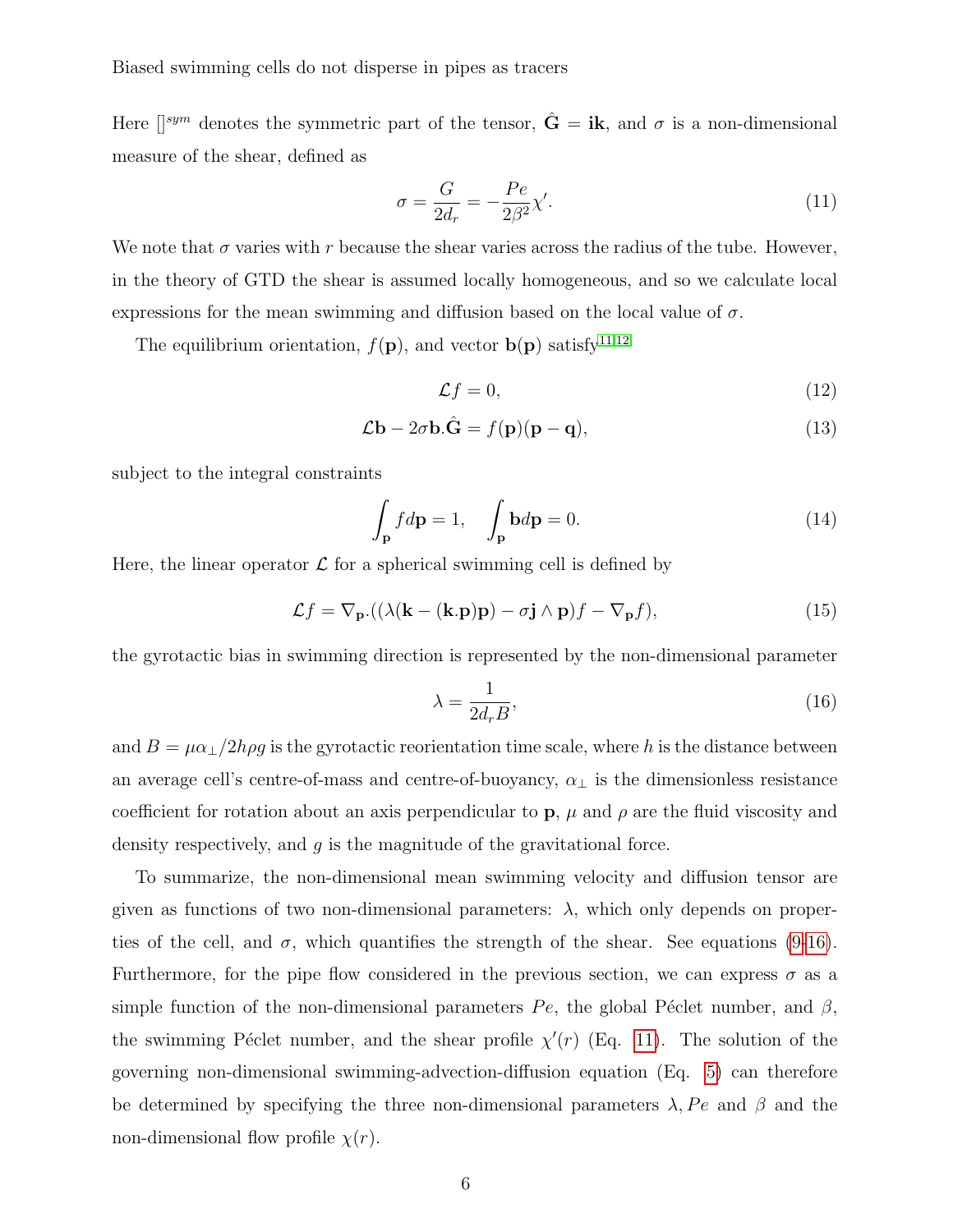When explicit calculations are presented in this paper we have assumed that the flow is Poiseuille,  $\chi(r) = 1 - 2r^2$ , and take  $\lambda = 2.2$  so as to compare with previous work<sup>[9,](#page-27-2)[11](#page-27-4)</sup> based on the algal species C. augustae (wrongly identified as C. nivalis<sup>[15](#page-27-8)</sup>). In Bearon, Hazel, and Thorn<sup>[14](#page-27-7)</sup>, good agreement was found in planar pipe flow between individual based simulations and the population-level model with  $\beta = 10$  (where the reciprocal of  $\beta$  was defined as  $\epsilon = 0.1$ ) therein). Motivated by the pipe dimensions in experiments currently in progress, we also consider  $\beta = 2.34$ . Note that  $\beta$  represents the ratio of pipe radius to the correlation lengthscale of the random walk in the absence of bias. Therefore, when modelling a random walk as a diffusion process,  $\beta$  should be sufficiently large<sup>[14](#page-27-7)</sup>. However, we hypothesize that this restriction may be relaxed in the case of gyrotactic cells that are well-focussed by the flow along the axis of the tube and only suffer rare collisions with the wall.

#### C. Calculation of mean swimming velocity and diffusion

Hill and Bees<sup>[11](#page-27-4)</sup> demonstrate that the GTD equations [\(12\)](#page-5-2) and [\(13\)](#page-5-2) for f and b, respectively, can in general be solved by expanding in spherical harmonics using a Galerkin method. The method is summarized for the flow employed in this paper in appendix [A.](#page-15-0)

To simplify the numerical solution of the swimming-advection-diffusion equation in pipe flow, we fit the rather complex algebraic expressions in  $\sigma$  obtained using the Galerkin method for the mean swimming direction and diffusion tensor with the simpler curves

$$
q^r(\sigma) = -\sigma P(\sigma; \mathbf{a}^r, \mathbf{b}^r), \quad q^z(\sigma) = -P(\sigma; \mathbf{a}^z, \mathbf{b}^z), \tag{17}
$$

$$
D_G^{rr}(\sigma) = P(\sigma; \mathbf{a}_G^{rr}, \mathbf{b}_G^{rr}), \quad D_G^{rz}(\sigma) = -\sigma P(\sigma; \mathbf{a}_G^{rz}, \mathbf{b}_G^{rz}), \quad D_G^{zz}(\sigma) = P(\sigma; \mathbf{a}_G^{zz}, \mathbf{b}_G^{zz}), \tag{18}
$$

where

<span id="page-6-0"></span>
$$
P(\sigma; \mathbf{a}, \mathbf{b}) = \frac{a_0 + a_2 \sigma^2 + a_4 \sigma^4}{1 + b_2 \sigma^2 + b_4 \sigma^4}.
$$
\n(19)

The choice of **a** and **b** coefficients is described in table [I](#page-7-0) with reference to asymptotic results presented below. Please refer to appendix [E](#page-26-6) for the coefficients of fits to the full Galerkin solution. We also consider results using the simpler estimate for the diffusion tensor, which we describe as the Fokker-Planck approximation (or FP), discussed in detail in appendix [D.](#page-25-0)

In figure [1](#page-8-0) we see that these simple functions are good approximations for the exact solutions for the mean swimming and diffusion, and it is evident how shear can significantly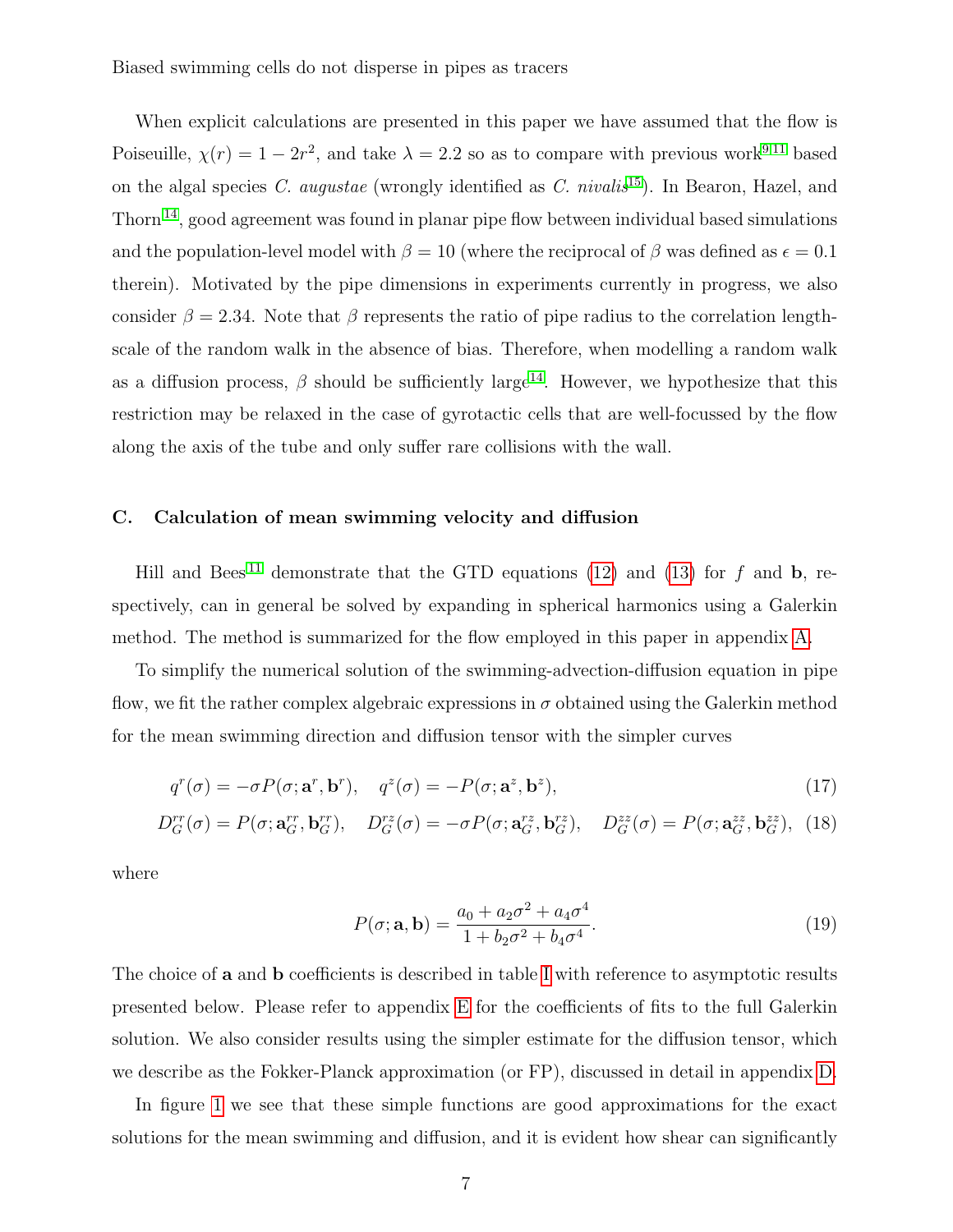<span id="page-7-0"></span>TABLE I. In order to obtain the simplest functional fits whilst ensuring the asymptotic results are satisfied, the **a** coefficients are as specified. The free parameters,  $b_2$ ,  $b_4$  are obtained through least squared optimization of each fit of velocity or diffusion component against  $\sigma$ . Because we are unable to obtain easily the coefficient of the  $O(\sigma)$  correction to  $D_G^{rz}$ , in addition we allow  $a_{0,G}^{rz}$  to vary. The fit coefficients for  $\lambda = 2.2$  are given explicitly in appendix [E.](#page-26-6) The subscript G highlights that the results are for generalized Taylor dispersion (GTD), and \*\* indicates that the parameter is fitted.

|                       | $a_0$                   | $a_2$                               | $a_4$             |
|-----------------------|-------------------------|-------------------------------------|-------------------|
| $\mathbf{a}^r$        | $\frac{J_1}{\lambda}$   | $\frac{2\lambda}{3}b_4^r$           | 0                 |
| $a^z$                 | $K_1$                   | $\frac{4\lambda}{3}b_4^z$           | $\theta$          |
| $\mathbf{a}_{G}^{rr}$ | $\frac{J_1}{\lambda^2}$ | $d_1b_{4,G}^{rr}$                   | $\boldsymbol{0}$  |
| $\mathbf{a}_{G}^{zz}$ | $rac{L_1}{\lambda}$     | $d_4b_{4,G}^{zz} + d_3b_{2,G}^{zz}$ | $d_3b_{4,G}^{zz}$ |
| $\mathbf{a}_{G}^{rz}$ | $***$                   | $d_2b_{4,G}^{rz}$                   | $\boldsymbol{0}$  |

affect the mean swimming and diffusion. Furthermore, we note how that the calculation of diffusion via the GTD method is qualitatively different to that calculated via the simpler Fokker-Planck method (FP). In particular, we note that the components of diffusion approach zero in the limit of large shear using the GTD method, whereas they approach a finite non-zero limit via the FP method (see Hill and Bees<sup>[11](#page-27-4)</sup>).

To provide confidence in the results from the Galerkin method, we have obtained asymptotic expressions for  $\sigma \ll 1$  and  $\sigma \gg 1$ , as described in appendices [B](#page-16-0) and [C.](#page-20-0)

Specifically, for  $\sigma \ll 1$ , the mean swimming direction with respect to coordinates  $(\mathbf{e}_r, \mathbf{e}_{\psi}, \mathbf{e}_z)$  correct to  $O(\sigma)$  is given by

<span id="page-7-1"></span>
$$
\mathbf{q} = -(\frac{\sigma}{\lambda}J_1, 0, K_1)^T, \tag{20}
$$

where the quantities  $J_1$  and  $K_1$  are specified functions of  $\lambda$ , coinciding with the results of Pedley and Kessler [13](#page-27-6) using the FP model. However, calculation of the diffusion tensor from [\(10\)](#page-4-1) reveals the new result that at leading order the diffusion tensor is diagonal with horizontal component  $D^{rr} = \frac{J_1}{\lambda^2}$  $\frac{J_1}{\lambda^2}$ , and vertical component  $D^{zz} = \frac{L_1}{\lambda}$  $\frac{L_1}{\lambda}$ , where  $L_1$  is also a specified power series in  $\lambda$  (appendix [B 2\)](#page-18-0). For  $\lambda = 2.2$  we have that  $K_1 = 0.57, J_1 = 0.45$ and  $L_1 = 0.11$ , see appendix [B.](#page-16-0) There is an  $O(\sigma)$  correction to the off-diagonal term  $D^{rz}$ , but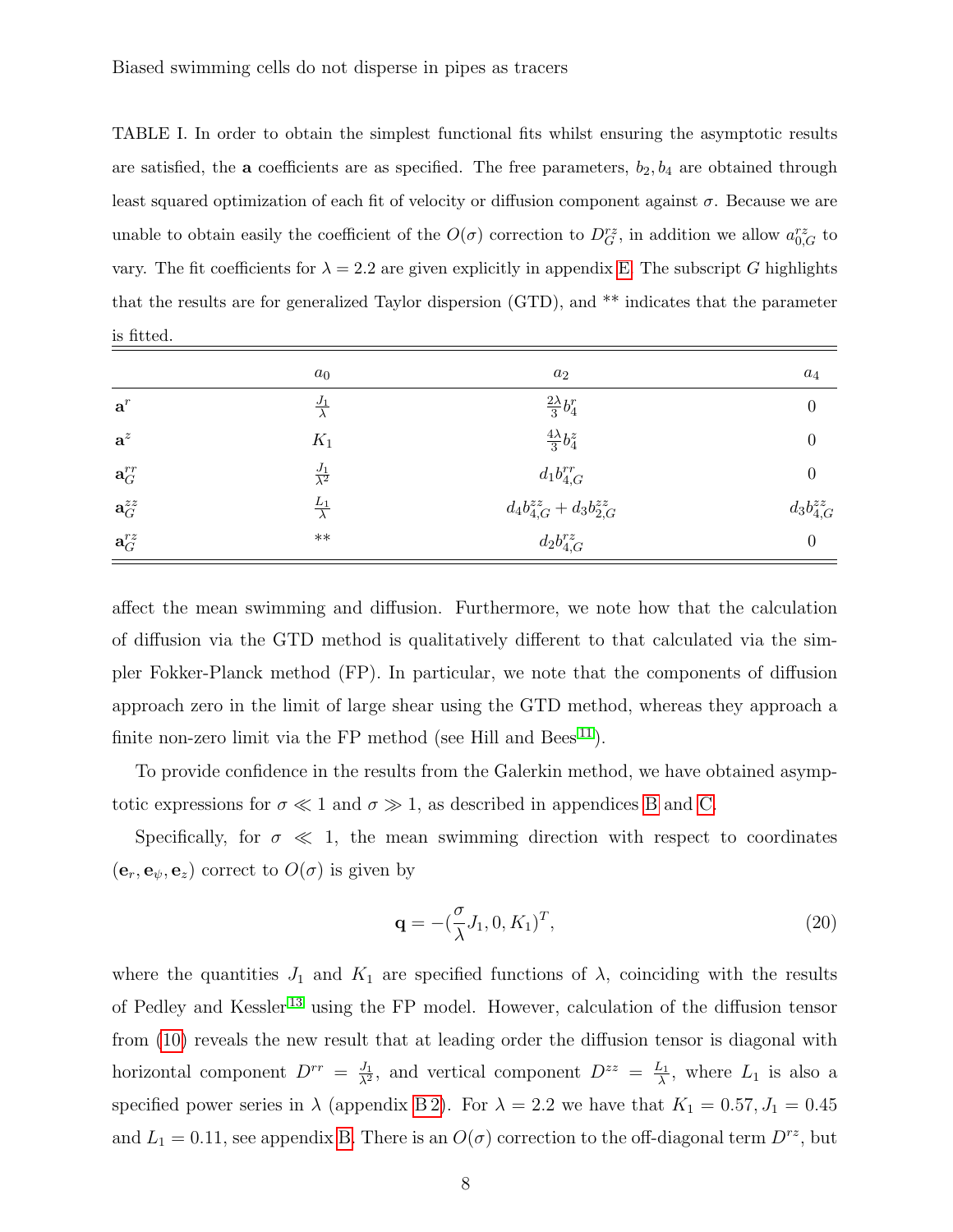

<span id="page-8-0"></span>FIG. 1. Mean swimming and diffusion coefficients as a function of shear,  $\sigma$ , for  $\lambda = 2.2$ . Points are calculated using the Galerkin method, solid lines are functional fits described in the text, and dashed lines are asymptotic results. For diffusion calculations, black lines are for GTD, whereas red (grey) lines indicate the FP estimate.

the second term in the definition of the diffusion tensor in [\(10\)](#page-4-1) does not allow for a simple closed form expression for these components. (This is in contrast to expressions obtained by Pedley and Kessler<sup>[13](#page-27-6)</sup> using the simpler orientation-only FP model with a diffusion estimate proportional to the variance of p.)

For  $\sigma \gg 1$ , as in Bees, Hill, and Pedley<sup>[9](#page-27-2)</sup>, the mean swimming direction correct to  $O(1/\sigma^2)$ is

$$
\mathbf{q} = -(\frac{2\lambda}{3\sigma}, 0, \frac{4\lambda}{3\sigma^2})^T.
$$
 (21)

Here, using GTD theory, we have the new result that the non-zero coefficients of the diffusion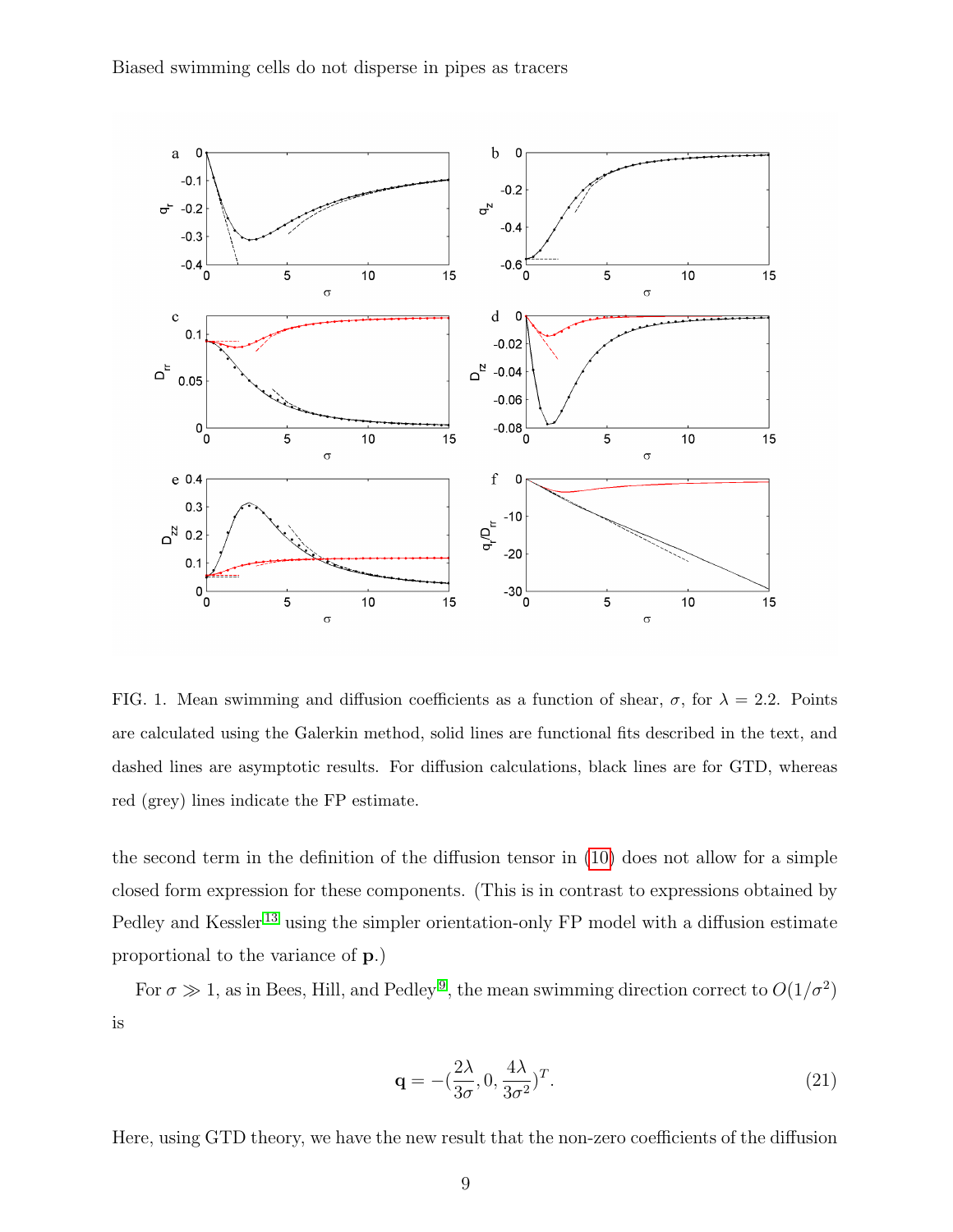tensor are

$$
\mathbf{D} = \begin{pmatrix} \frac{d_1}{\sigma^2} & 0 & -\frac{d_2}{\sigma} \\ 0 & \frac{1}{6} - \frac{d_5}{\sigma^2} & 0 \\ -\frac{d_2}{\sigma} & 0 & d_3 + \frac{d_4}{\sigma^2} \end{pmatrix},
$$
(22)

where the quantities  $d_1, d_2, d_3, d_4, d_5$  are polynomials in  $\lambda$ , given in appendix [C.](#page-20-0) For  $\lambda = 2.2$ , we find that  $d_1 = 0.68, d_2 = 0.0060, d_3 = 0.0020, d_4 = 5.9, d_5 = 1.3.$ 

The asymptotic results are presented in figure [1,](#page-8-0) indicating excellent agreement with results from the Galerkin method and demonstrating correspondence with the functional fits described above.

## III. POPULATION-LEVEL NUMERICAL SIMULATIONS

#### A. Numerical Methods

The governing swimming-advection-diffusion equation is solved using a spatially adaptive finite element method as described in Bearon, Hazel, and Thorn<sup>[14](#page-27-7)</sup>. The cell concentration, n, is approximated using standard Lagrangian quadratic finite elements and the time derivative is approximated using an implicit second-order, backward difference scheme. The subsequent discrete linear system is assembled using the  $C++$  library  $\text{comph-lib}^{16}$  $\text{comph-lib}^{16}$  $\text{comph-lib}^{16}$  and solved by a direct solver, SuperLU<sup>[17](#page-27-10)</sup>. In unsteady simulations, a fixed time-step of  $dt = 10^{-3}$  is used. The results were validated by repeating selected simulations with smaller error tolerances and timesteps.

## B. Steady gyrotactic focussing

First, we seek an equilibrium solution  $n(r)$  of equation [\(5\)](#page-4-2) which represents gyrotactic focussing of cells towards the centre of the pipe. Imposing zero flux on the pipe wall, at  $r = 1$ , we have that

$$
\beta q^r n - D^{rr} \frac{dn}{dr} = 0,\t\t(23)
$$

which we can integrate to obtain

<span id="page-9-0"></span>
$$
n = n_0 \exp\left(\int \frac{\beta q^r}{D^{rr}} dr\right),\tag{24}
$$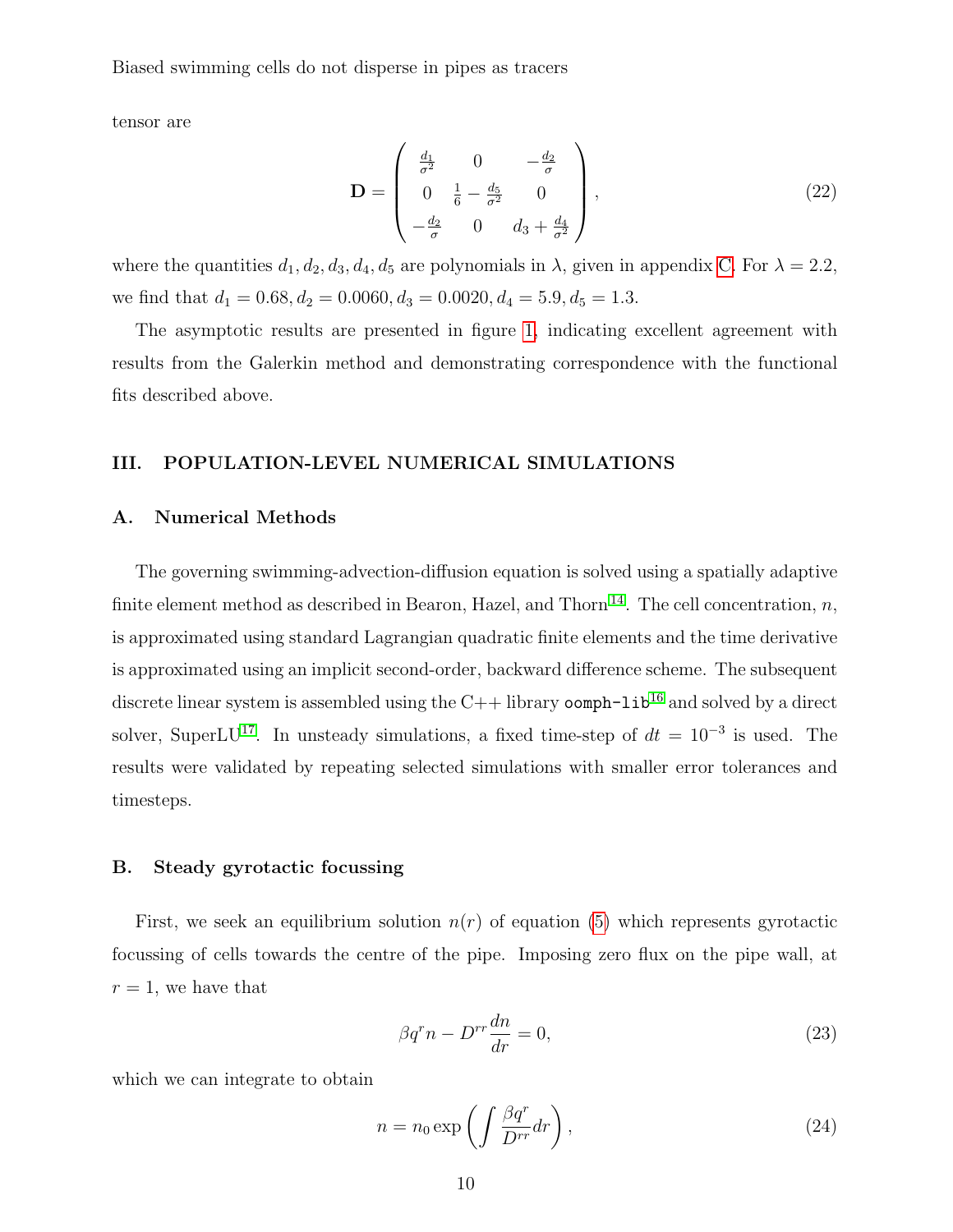where the radial components of the mean swimming direction and diffusion tensor,  $q<sup>r</sup>$  and  $D^{rr}$ , respectively, are functions of the local shear. In particular, if we take simple Poiseuille flow,  $\chi(r) = 1 - 2r^2$ , we have that  $\sigma$ , the non-dimensional measure of the shear, is given by  $\sigma = -\frac{Pe}{2\beta^2}\chi' = \frac{2Pe}{\beta^2}r$ . For  $\sigma \ll 1$ , at leading order we have that  $q^r/D^{rr} = -\sigma\lambda = -\frac{2Pe\lambda}{\beta^2}r$ from which we predict the Gaussian distribution

<span id="page-10-0"></span>
$$
n = n_0 \exp\left(-\frac{Pe\lambda}{\beta}r^2\right).
$$
 (25)

As demonstrated in figure [1\(](#page-8-0)f), the leading order asymptotic solution  $q^r/D^{rr} = -\sigma\lambda$  is an excellent approximation for  $\sigma = O(1)$ . It is important to note that the GTD and FP methods yield a qualitative difference in the behaviour of  $q^r/D^{rr}$ .

Example calculations of the equilibrium solution (Eq. [24\)](#page-9-0) are shown in figure [2.](#page-11-0) For the given values of Pe and  $\beta$ , we see that cells undergo gyrotactic focussing, and that the distribution predicted by GTD theory can be well-approximated by the Gaussian distribution (Eq. [25\)](#page-10-0) but shows a marked difference to that predicted by FP theory. Furthermore, whereas we see that GTD predicts an enhancement of gyrotactic focussing with increasing shear strength, the FP approximation predicts a reduction in gyrotactic focussing with increasing shear strength at sufficiently large shear.

#### C. Vertical dispersion

Bees and Croze<sup>[4](#page-26-3)</sup> investigated how the average axial dispersion was modified for gyrotactic organisms compared with a passive solute. Specifically, using the method of moments and the FP approach they obtained long-time expressions for the vertical drift relative to the mean flow and the effective axial swimming diffusivity as a function of  $Pe$  and a gyrotactic parameter. Here, we perform a similar calculation, using simulations and the GTD calculations for the diffusion tensor. We solve numerically the swimming-advection-diffusion equation [\(5\)](#page-4-2) with initial condition

$$
n(r, z, 0) = n_0 \exp\left(-\left(\frac{z - 0.1L}{0.01L}\right)^2 - \left(\frac{r}{0.5}\right)^2\right),\tag{26}
$$

representing a Gaussian blob of cells centred at  $z = 0.1L, r = 0$ . For the simulation domain we take  $z \in (0, L)$ ,  $r \in (0, 1)$ . Furthermore, we impose no-flux boundary conditions on the walls  $r = 1$ , symmetry around the centreline, and periodic boundary conditions in the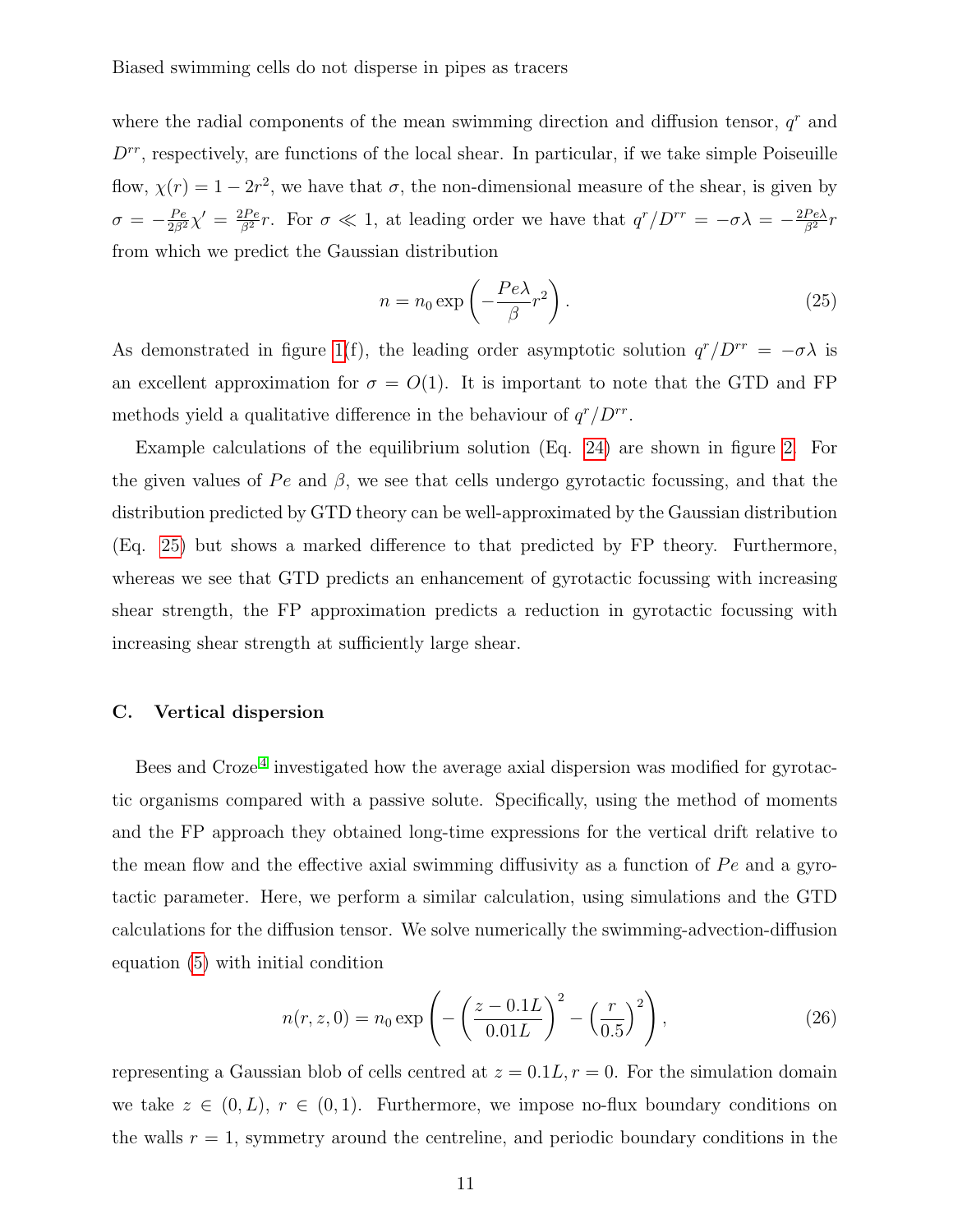

<span id="page-11-0"></span>FIG. 2. Equilibrium concentration [\(24\)](#page-9-0) for  $Pe = 20$  (solid line) and  $Pe = 50$  (dashed line) for swimming parameter  $\beta = 2.34$ . Cell diffusion is calculated using GTD (black) and FP (red/grey) approaches. The dotted lines are the associated Gaussian distributions [\(25\)](#page-10-0). The solutions are normalized so that there is unit total mass per unit length,  $\int 2\pi r n(r) dr = 1$ .

vertical direction, but take  $L$  to be sufficiently large that boundary effects do not influence the vertical distribution. In the results presented in figures [3](#page-12-0) and [4,](#page-13-0) we take  $Pe = 50$ ,  $L = 1200$  and run the simulations for  $t \in [0, 8]$ . In figure [3](#page-12-0) we see example plots of the early concentration distribution as a function of time for both gyrotactic cells and a passive solute. For the passive solute, we take  $\mathbf{D} = \frac{1}{6}$  $\frac{1}{6}$ **I**, and **q** = **0** in equation [\(5\)](#page-4-2). As shown in appendix [B,](#page-16-0) this is equivalent to considering mean swimming and diffusion in the absence of gyrotactic bias,  $\lambda = 0$ , and shear,  $\sigma = 0$ . Whereas the gyrotactic cells are focussed towards the centre of the pipe, the passive solute diffuses radially.

Following Bees and Croze<sup>[4](#page-26-3)</sup>, we quantify dispersion in terms of cross-sectionally averaged axial moments of the concentration distribution. To compute the moments of the distribution, we first translate to a reference frame moving with the mean flow,  $\hat{z} = z - Pe t$ . The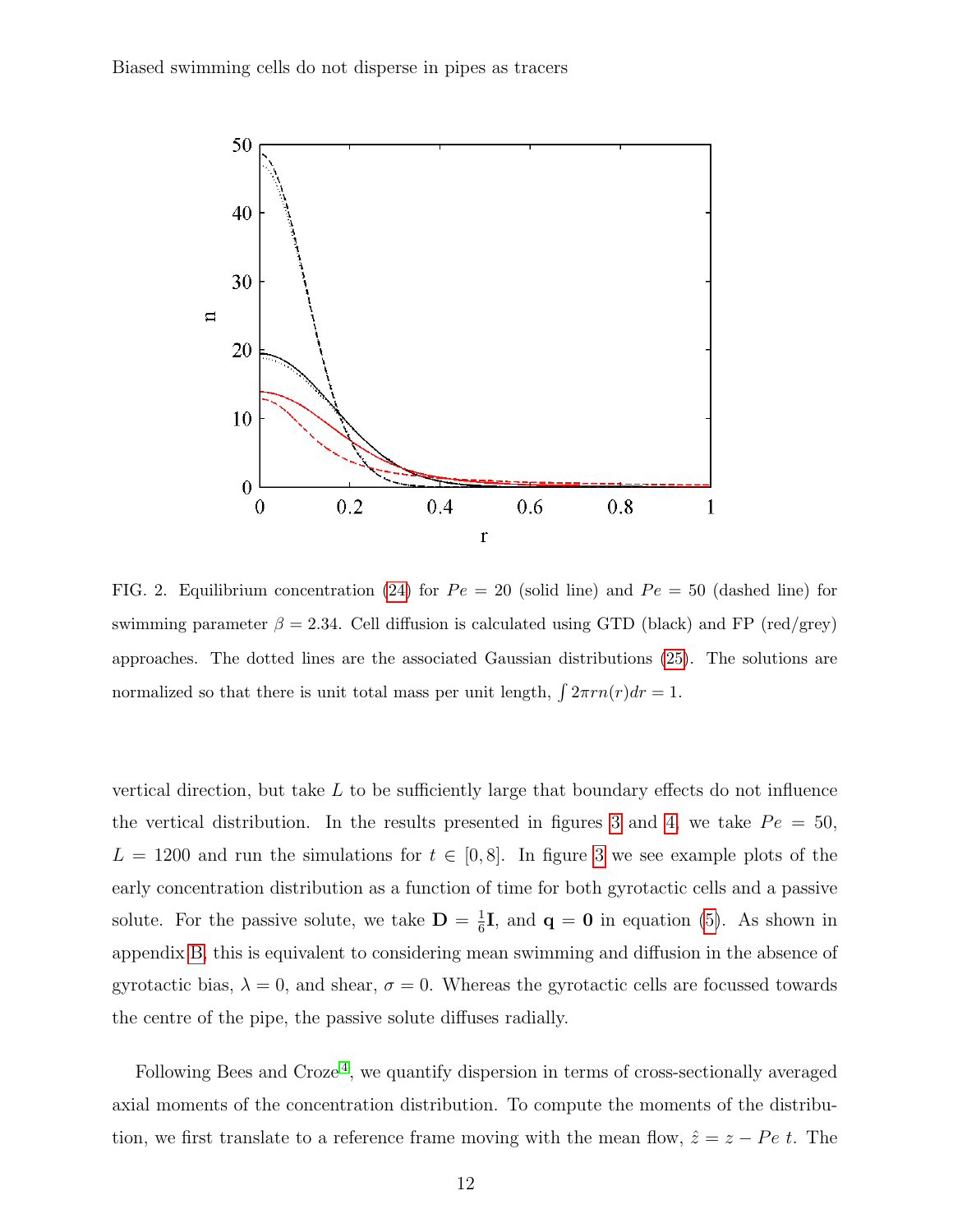

<span id="page-12-0"></span>FIG. 3. Concentration in region  $z \in (0, 600)$ ,  $r \in (0, 1)$  from  $t = 0$  to  $t = 1$  at intervals of  $\delta t = 0.1$ with  $Pe = 50$ . Upper plots are for gyrotactic cells with  $\lambda = 2.2$ ,  $\beta = 10$ . Lower plots are equivalent results for a passive solute. The colour scale is based on the initial concentration distribution, with red representing the maximal initial concentration at the centre of the blob of cells, and blue zero concentration

cross-sectional average,  $m_p(t)$ , of the pth axial moment,  $c_p$ , is (dropping hats for clarity)

$$
c_p(r,t) = \int z^p n(r,z,t)dz, \quad p = 0, 1, 2,
$$
\n(27)

$$
m_p(t) = 2 \int c_p(r, t) r dr, \quad p = 0, 1, 2.
$$
 (28)

The mean and variance,  $m_1$  and  $m_2 - m_1^2$ , of the distribution are plotted in figure [4.](#page-13-0) The solution is normalised so that the total mass is unity,  $m_0 = 1$ .

From the calculations of the  $m_1$  and  $m_2$ , we then define the axial drift and effective axial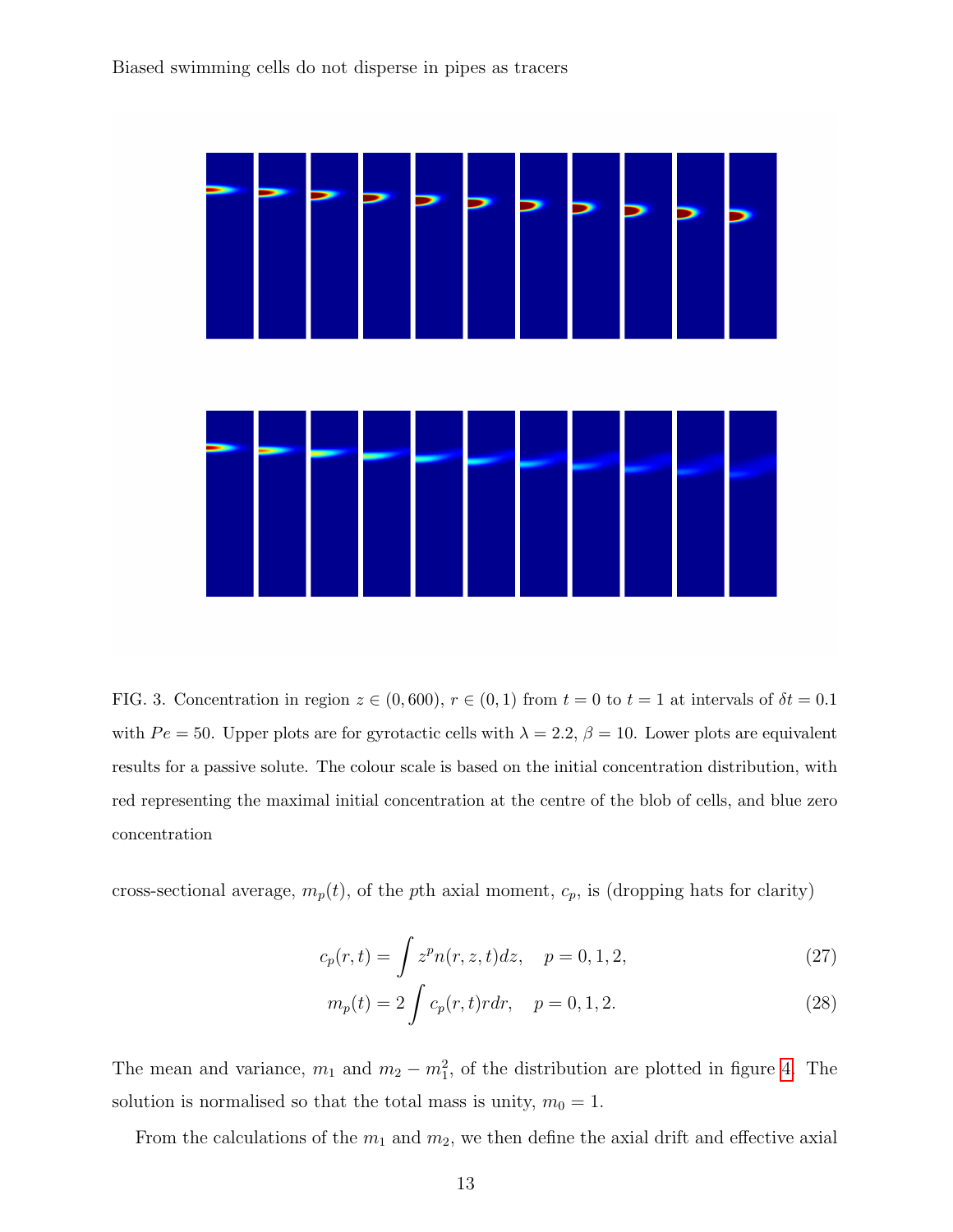

<span id="page-13-0"></span>FIG. 4. The mean and variance,  $m_1$  and  $m_2 - m_1^2$  of the distribution as a function of time, t for  $Pe = 50$ . Upper plots are for gyrotactic cells with  $\lambda = 2.2$ ,  $\beta = 10$ . Lower plots are equivalent results for a passive solute. Open circles are results from numerical simulation, solid lines are linear regressions for  $t \in [4, 8]$ .

diffusion to be

$$
\Lambda_0 = \lim_{t \to \infty} \frac{d}{dt} m_1,\tag{29}
$$

$$
D_e = \lim_{t \to \infty} \frac{1}{2} \frac{d}{dt} (m_2 - m_1^2).
$$
 (30)

As depicted in figure [4,](#page-13-0) for  $Pe = 50$ , performing a linear regression over the interval  $t \in [4, 8]$  we obtain  $\Lambda_0 = 35.2$  for the gyrotactic cells with parameters  $\lambda = 2.2, \beta = 10$ , compared to the long-time limit of  $\Lambda_0 = 0$  for a passive scalar predicted from classic Taylor dispersion theory. This occurs because gyrotactic cells are focussed towards the centre of the tube where the flow is fastest and, hence, they are transported more rapidly than the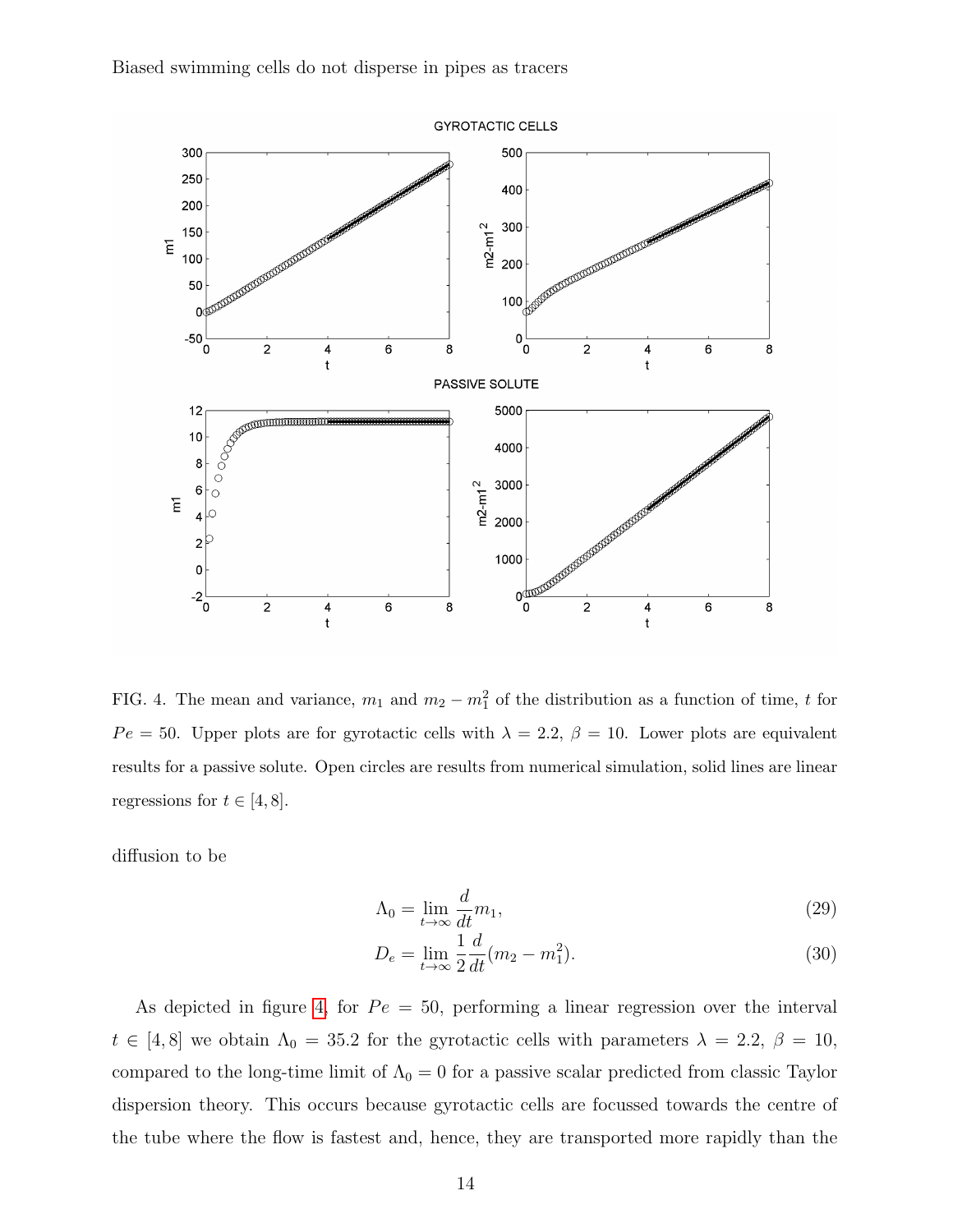mean flow. Noting that  $\mathbf{D} = \frac{1}{6}$  $\frac{1}{6}$ I for the passive solute, for  $Pe = 50$  the classical Taylor dispersion result predicts that  $D_e = 1/6 + 6Pe^2/48 = 313$ , which compares well with the numerical calculation of  $D_e = 312$ . For the gyrotactic cells with parameters  $\lambda = 2.2$ ,  $\beta = 10$ , we see a much reduced axial dispersion, with an estimate of  $D_e = 20.0$ . As discussed by Bees and Croze<sup>[4](#page-26-3)</sup>, this reduction in axial dispersion can be explained due to gyrotactic focussing: by self-concentrating towards the axis of the tube, cells undergo a much reduced sampling of radial space and thus sidestep classical shear-induced Taylor dispersion. Furthermore, preliminary calculations based on equations 6.1 and 6.2 of Bees and Croze<sup>[4](#page-26-3)</sup> using the GTD values for the components of  $q$  and  $D$  give excellent agreement with these numerical computations. Specifically, the calculations yield  $\Lambda_0 = 35.2$  and  $D_e = 20.6$  for gyrotactic cells with parameters  $\lambda = 2.2, \beta = 10$ .

## IV. DISCUSSION

Here, we have considered the spatial distribution of gyrotactic algae in axisymmetric pipe flow. We have computed a population-level swimming-advection-diffusion model where the mean swimming velocity and diffusion tensor are based on the local shear using the theory of generalized Taylor dispersion. We have shown how shear modifies the mean swimming velocity and diffusion tensor and, furthermore, demonstrated how the diffusion tensor differs qualitatively from previous simpler models, such as the "Fokker-Plank" approach for which the diffusion tensor is estimated to be the product of the variance of the orientation distribution and a correlation timescale. We have demonstrated that the shear-induced modification to mean swimming velocity and diffusion results in gyrotactic focussing and have quantified how the axial drift and diffusion of a population of cells is modified from that predicted for a passive scalar.

In this paper, we only considered unidirectional coupling between flow field and cell concentration. However, actively swimming cells, that are typically denser than the fluid, will modify the flow field. In a dilute suspension, where direct cell-cell hydrodynamic coupling can be neglected, negatively buoyant cells modify the flow field from Poiseuille flow<sup>[4](#page-26-3)</sup>, which results in a change in local shear and thus a modification of the mean swimming velocity and diffusion tensor. Furthermore, direct hydrodynamic interactions between cells, and stresses induced by the swimming motions, may also alter the flow field $18$ .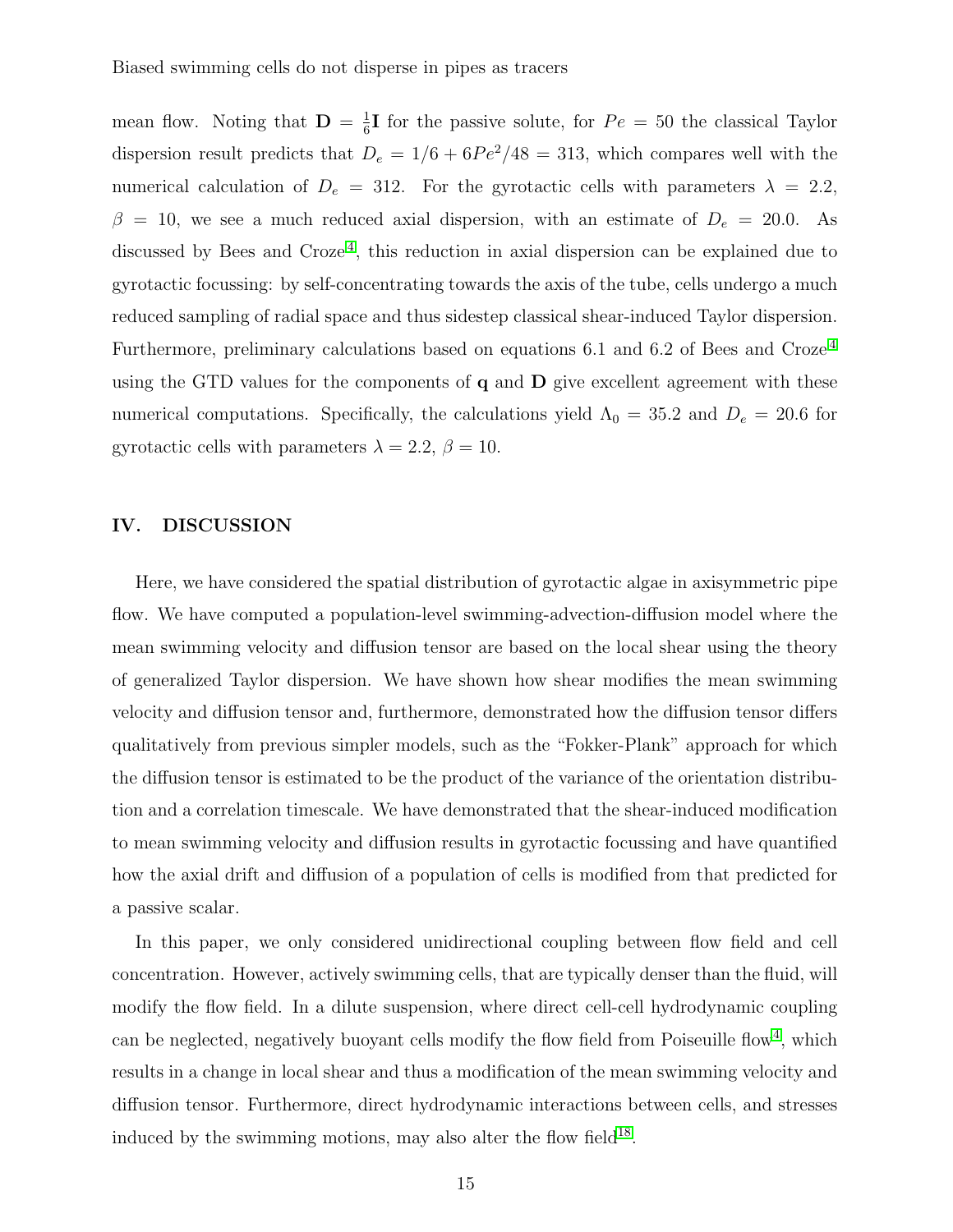Work in progress by the authors aims to incorporate the population-level model derived here from generalized Taylor dispersion in Bees and  $C_1 \text{roze's}^4$  $C_1 \text{roze's}^4$  modification of the classical Taylor-Aris theory in order to predict the axial drift and diffusion. Furthermore, both these predictions of long-time dispersion and the transient results presented in this paper will be compared with experimental observations of axial drift and diffusion in dyed suspensions of the alga Dunaliella salina in vertical tubes subject to imposed flow. Finally, work is in progress by the authors to use direct numerical simulations to study the dispersion of active swimmers in laminar and turbulent flows, comparing statistical measures of dispersion from simulations with analytical predictions using the GTD expressions derived in this paper.

### ACKNOWLEDGMENTS

R.N.B. acknowledges assistance from A.L. Hazel to implement the C++ library oomph-lib. M.A.B. and O.A.C. gratefully acknowledge support from EPSRC (EP/D073398/1) and the Carnegie Trust.

#### <span id="page-15-0"></span>Appendix A: Galerkin method

To implement the Galerkin method, we follow the approach of Hill and Bees<sup>[11](#page-27-4)</sup> who considered the flow field  $\mathbf{u} = G\zeta\mathbf{i}$ . Here, for the flow field  $\mathbf{u} = G\zeta\mathbf{k}$  (see Sec. [II A\)](#page-3-2) we further extend the method to establish results for the full positive-definite diffusion tensor in [\(10\)](#page-4-1). We parameterize cell orientation in terms of spherical-polar co-ordinates  $(\theta, \phi)$ 

$$
\mathbf{p} = \sin \theta \cos \phi \mathbf{i} + \sin \theta \sin \phi \mathbf{j} + \cos \theta \mathbf{k}.
$$

Note that the direction  $\theta = 0$  corresponds to cells directed vertically upwards.

Equations [\(12\)](#page-5-2) and [\(13\)](#page-5-2) are solved by expanding f and  $b_j$ ,  $j = 1, 2, 3$ , in spherical harmonics:

$$
f = \sum_{n=0}^{\infty} \sum_{m=0}^{n} A_n^m \cos m\phi P_n^m(\cos \theta), \tag{A1}
$$

$$
b_j = \sum_{n=0}^{\infty} \sum_{m=0}^{n} (\beta_{nj}^m \cos m\phi + \gamma_{nj}^m \sin m\phi) P_n^m(\cos \theta).
$$
 (A2)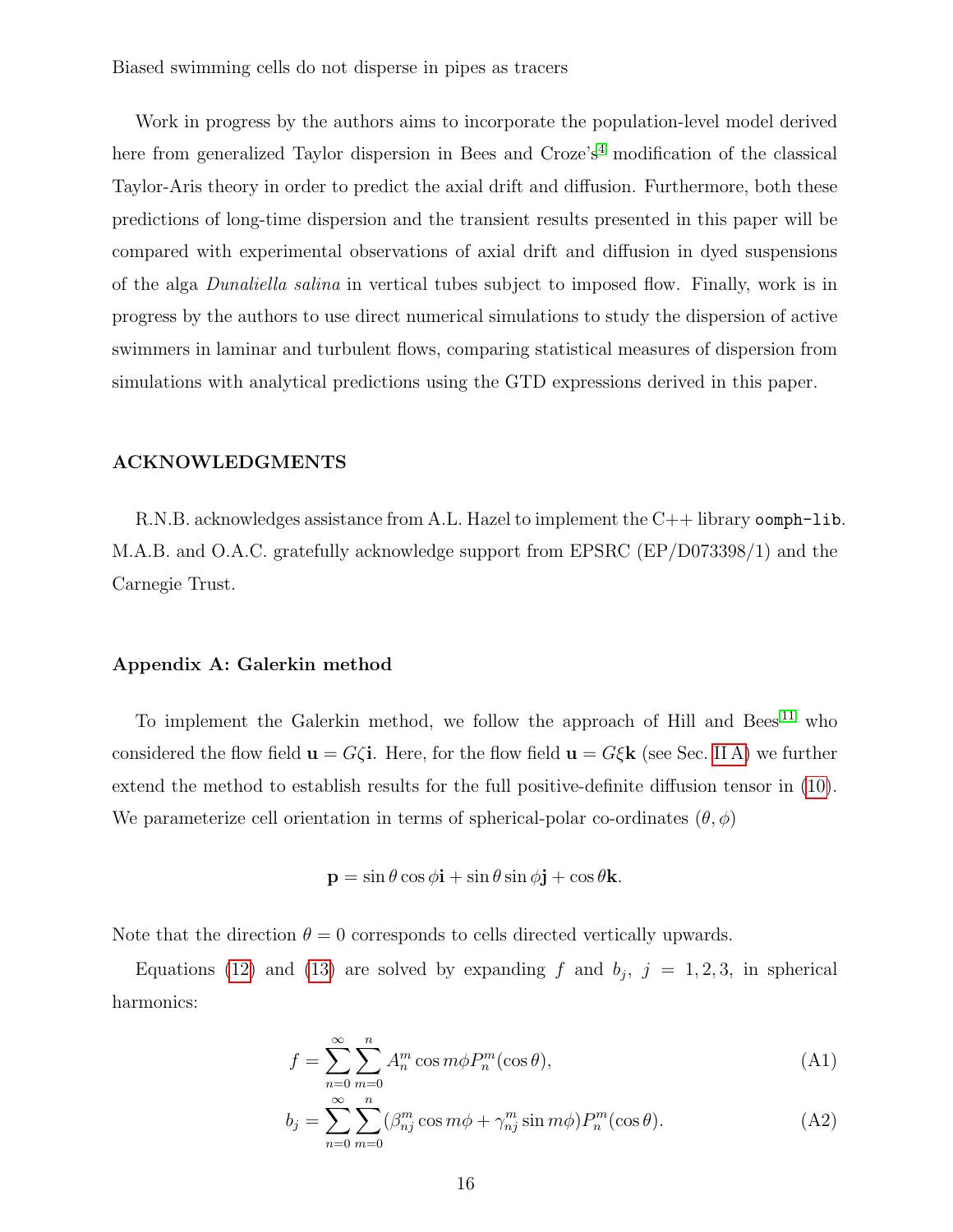Defining

$$
F_{nj}^m \equiv R_{nj}^m(\phi) P_n^m(\cos \theta), \quad j = 0, 1, 2, 3,
$$
 (A3)

$$
R_{nj}^m = \begin{cases} A_n^m \cos(m\phi), & j = 0\\ \beta_{nj}^m \cos(m\phi) + \gamma_{nj}^m \sin(m\phi), & j = 1, 2, 3, \end{cases}
$$
(A4)

equations [\(12\)](#page-5-2) and [\(13\)](#page-5-2) then yield

$$
\sum_{n=0}^{\infty} \sum_{m=0}^{n} \left\{ n(n+1) F_{nj}^{m} + \lambda \sin^{2} \theta R_{nj}^{m} P_{n}^{m'} + \sigma(\cos \phi \sin \theta R_{nj}^{m} P_{n}^{m'} + \cot \theta \sin \phi R_{nj}^{m'} P_{n}^{m}) \right\}
$$
\n
$$
-2\lambda \cos \theta F_{nj}^{m} \right\} = \begin{cases}\n0, & j = 0, \\
\sum_{n=0}^{\infty} \sum_{m=0}^{n} (\sin \theta \cos \phi - (4\pi/3)A_{1}^{1}) F_{n0}^{m}, & j = 1, \\
\sum_{n=0}^{\infty} \sum_{m=0}^{n} \sin \theta \sin \phi F_{n0}^{m} & j = 2, \\
\sum_{n=0}^{\infty} \sum_{m=0}^{n} \left\{ 2\sigma F_{n1}^{m} + (\cos \theta - (4\pi/3)A_{1}^{0}) F_{n0}^{m} \right\}, & j = 3,\n\end{cases}
$$

where primes denote differentiation with respect to the dependent variable. Note that the normalization condition (Eq. [14\)](#page-5-3) requires that  $A_0^0 = 1/4\pi$ ,  $\beta_{0j}^0 = 0$ , and from equation [\(9\)](#page-4-1), we calculate the mean swimming direction to be  $\mathbf{q} = (4\pi/3)(A_1^1, 0, A_1^0)^T$ . These equations can be simplified using identities for spherical harmonics so that inner products with other harmonics can be calculated. Finally, the resulting equations can be approximated by truncating the above series solutions to give a set of simultaneous equations that may be solved for the coefficients  $A_n^m, \beta_{nj}^m$  and  $\gamma_{nj}^m$ .

The first term for the positive-definite diffusion tensor in equation [\(10\)](#page-4-1), is given in part by equation (52) of Hill and Bees<sup>[11](#page-27-4)</sup>, which only depends on the first few terms in the expansion (i.e.  $\beta_{1j}^m, \gamma_{1j}^m$ , for  $m = 0, 1$ ). The second term cannot be written in such simple terms but can be approximated directly using all available coefficients.

#### <span id="page-16-0"></span>Appendix B: Small  $\sigma$  asymptotics

The calculation of the mean swimming direction, q, is the same for both the generalized Taylor dispersion theory and the Fokker-Planck approach<sup>[11](#page-27-4)</sup>. Hence, we follow Pedley and Kessler<sup>[13](#page-27-6)</sup> to compute f for small vorticity case (note that their small parameter  $\epsilon$  is related to  $\sigma$  via  $\sigma = \epsilon \lambda$ ).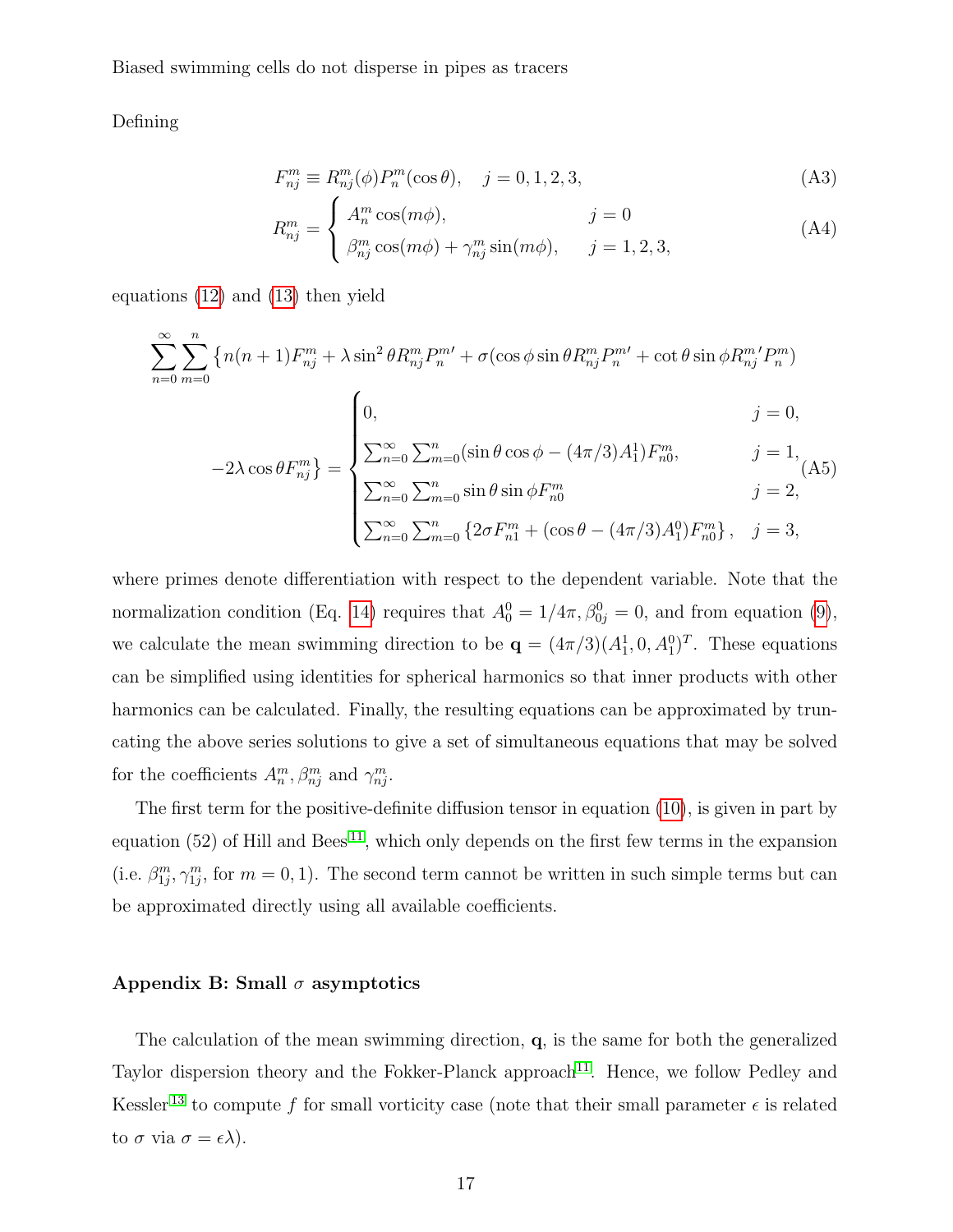## 1. Calculation of equilibrium distribution,  $f$ , and mean swimming, q

At leading order,  $\sigma = 0$ , [\(12\)](#page-5-2) becomes

$$
-\mathcal{L}_0 f = \frac{1}{\sin \theta} \frac{\partial}{\partial \theta} \left( \sin \theta \frac{\partial f}{\partial \theta} \right) + \frac{1}{\sin^2 \theta} \frac{\partial^2 f}{\partial \phi^2} + \frac{\lambda}{\sin \theta} \frac{\partial}{\partial \theta} \left( \sin^2 \theta f \right) = 0.
$$

Looking for a solution independent of  $\phi$ , we obtain the von Mises distribution,

$$
f = f^{(0)}(\theta) = \mu e^{\lambda \cos \theta},
$$
 (B1)

where [\(14\)](#page-5-3) yields the normalization constant  $\mu = \lambda/4\pi \sinh \lambda$ .

From equation [\(9\)](#page-4-1), the mean swimming velocity is computed to be

$$
\mathbf{q}^{(0)} = \int_0^{2\pi} \int_0^{\pi} \mathbf{p} f^{(0)}(\theta) \sin \theta d\theta d\phi = (0, 0, K_1),
$$

where  $K_1 = \coth \lambda - 1/\lambda$ . For  $\lambda = 2.2$  we have  $K_1 = 0.57$ .

To find the  $O(\sigma)$  correction, put

$$
f = f^{(0)}(\theta) + \sigma f^{(1)},
$$

to obtain

$$
-\mathcal{L}_0 f^{(1)} = \frac{1}{\sin \theta} \frac{\partial}{\partial \theta} \left( \sin \theta \frac{\partial f^{(1)}}{\partial \theta} \right) + \frac{1}{\sin^2 \theta} \frac{\partial^2 f^{(1)}}{\partial \phi^2} + \frac{\lambda}{\sin \theta} \frac{\partial}{\partial \theta} \left( \sin^2 \theta f^{(1)} \right) = \lambda \cos \phi \sin \theta f^{(0)}.
$$

Looking for a solution of the form  $f^{(1)} = \cos \phi F(\theta)$ , we obtain the ODE

<span id="page-17-0"></span>
$$
\frac{1}{\sin\theta}\frac{d}{d\theta}\left(\sin\theta\frac{dF}{d\theta}\right) - \frac{F}{\sin^2\theta} + \frac{\lambda}{\sin\theta}\frac{d}{d\theta}\left(\sin^2\theta F\right) = \lambda\sin\theta f^{(0)}.\tag{B2}
$$

Defining  $x = \cos \theta$ , and letting

$$
F = -\mu g_1(x),
$$

we obtain equation  $(3.4)$  of Pedley and Kessler<sup>[13](#page-27-6)</sup>, which has a power series solution

$$
g_1(x) = \sum_{n=1}^{\infty} \lambda^n A_n(x), \quad A_n(x) = \sum_{r=1}^n a_{n,r} P_r^1(x), \tag{B3}
$$

where the  $P_r^1$  are the associated Legendre functions and the coefficents  $a_{n,r}$  satisfy

$$
a_{n+1,r} = -a_{n,r+1} \frac{r+2}{(r+1)(2r+3)} + a_{n,r-1} \frac{(r-1)}{r(2r-1)} + \frac{e_{n+1,r}}{r(r+1)},
$$

where

$$
e_{n+1,r} = \frac{2r+1}{n!2r(r+1)} \int_{-1}^{1} (1-x^2)^{1/2} x^n P_r^1(x) dx.
$$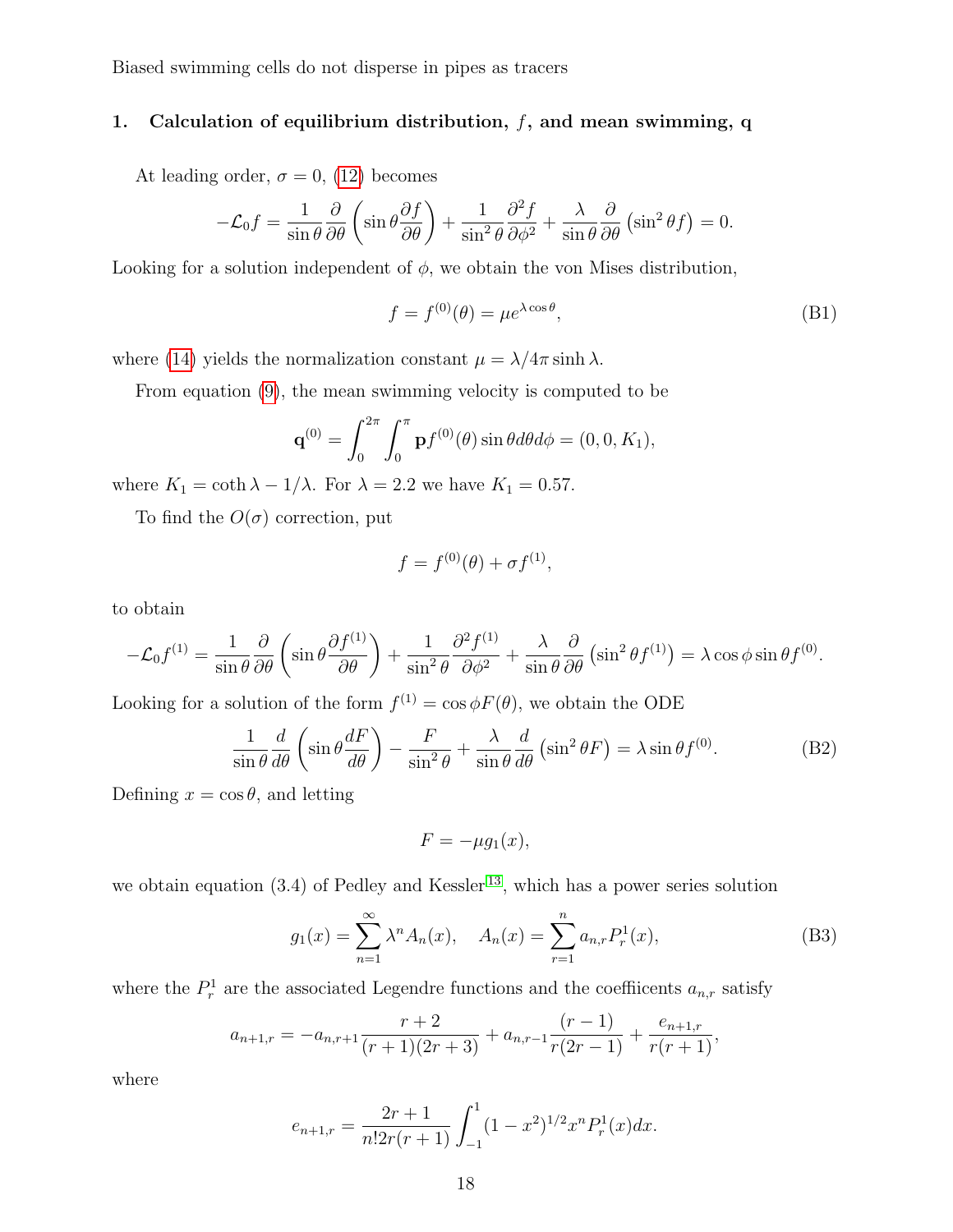The first order correction to the mean swimming is then given by

$$
\mathbf{q}^{(1)} = \int_0^{2\pi} \int_0^{\pi} \mathbf{p} f^{(1)} \sin \theta d\theta d\phi = \int_0^{2\pi} \int_0^{\pi} \mathbf{p} \cos \phi F(\theta) \sin \theta d\theta d\phi = (-\frac{J_1}{\lambda}, 0, 0),
$$

where

$$
J_1 = \frac{4\pi}{3} \lambda \mu \sum_{l=0}^{\infty} \lambda^{2l+1} a_{2l+1,1}.
$$

With  $\lambda = 2.2$  a calculation using Maple provides  $J_1 = 0.45$ .

Thus the mean swimming correct to  $O(\sigma)$  with respect to **i**, **j**, **k** unit vectors is given by  $\mathbf{q} = \left(-\frac{\sigma}{\lambda}\right)$  $\frac{\sigma}{\lambda} J_1, 0, K_1$ <sup>T</sup>. Recalling the relationship between local and global co-ordinate vectors,

$$
\mathbf{i} = \mathbf{e}_r, \quad \mathbf{j} = -\mathbf{e}_\psi, \quad \mathbf{k} = -\mathbf{e}_z,\tag{B4}
$$

the mean swimming direction, with respect to  $\mathbf{e}_r, \mathbf{e}_\psi, \mathbf{e}_z$  is (see Eq. [20\)](#page-7-1)

$$
\mathbf{q} = -(\frac{\sigma}{\lambda}J_1, 0, K_1)^T.
$$
 (B5)

#### <span id="page-18-0"></span>2. Calculation of b, and diffusion tensor, D.

At leading order, setting  $\sigma = 0$  in equation [\(13\)](#page-5-2) yields

$$
-\mathcal{L}_0 \mathbf{b} = \frac{1}{\sin \theta} \frac{\partial}{\partial \theta} \left( \sin \theta \frac{\partial \mathbf{b}}{\partial \theta} \right) + \frac{1}{\sin^2 \theta} \frac{\partial^2 \mathbf{b}}{\partial \phi^2} + \frac{\lambda}{\sin \theta} \frac{\partial}{\partial \theta} \left( \sin^2 \theta \mathbf{b} \right) = f^{(0)}(K_1 \mathbf{k} - \mathbf{p}).
$$

By inspection, consider

$$
b_{\xi} = B_H(\theta) \cos \phi
$$
  

$$
b_{\eta} = B_H(\theta) \sin \phi
$$
  

$$
b_{\zeta} = B_V(\theta).
$$

 $B_H$  then satisfies the ODE

<span id="page-18-1"></span>
$$
\frac{1}{\sin\theta}\frac{d}{d\theta}\left(\sin\theta\frac{dB_H}{d\theta}\right) - \frac{B_H}{\sin^2\theta} + \frac{\lambda}{\sin\theta}\frac{d}{d\theta}\left(\sin^2\theta B_H\right) = -\sin\theta f^{(0)}.\tag{B6}
$$

On comparing equations [\(B6\)](#page-18-1) and [\(B2\)](#page-17-0), we can write

$$
B_H = -\frac{1}{\lambda}F.
$$

From equation [\(10\)](#page-4-1), the leading order expression for the non-dimensional horizontal component of diffusion  $(D^{\xi\xi} = D^{\eta\eta})$  can thus be written as

$$
D^{\xi\xi} = \int_0^{2\pi} \int_0^{\pi} p_{\xi} \cos \phi B_H(\theta) \sin \theta d\theta d\phi = -\frac{1}{\lambda} \int_0^{2\pi} \int_0^{\pi} p_{\xi} \cos \phi F(\theta) \sin \theta d\theta d\phi = \frac{J_1}{\lambda^2}.
$$
 (B7)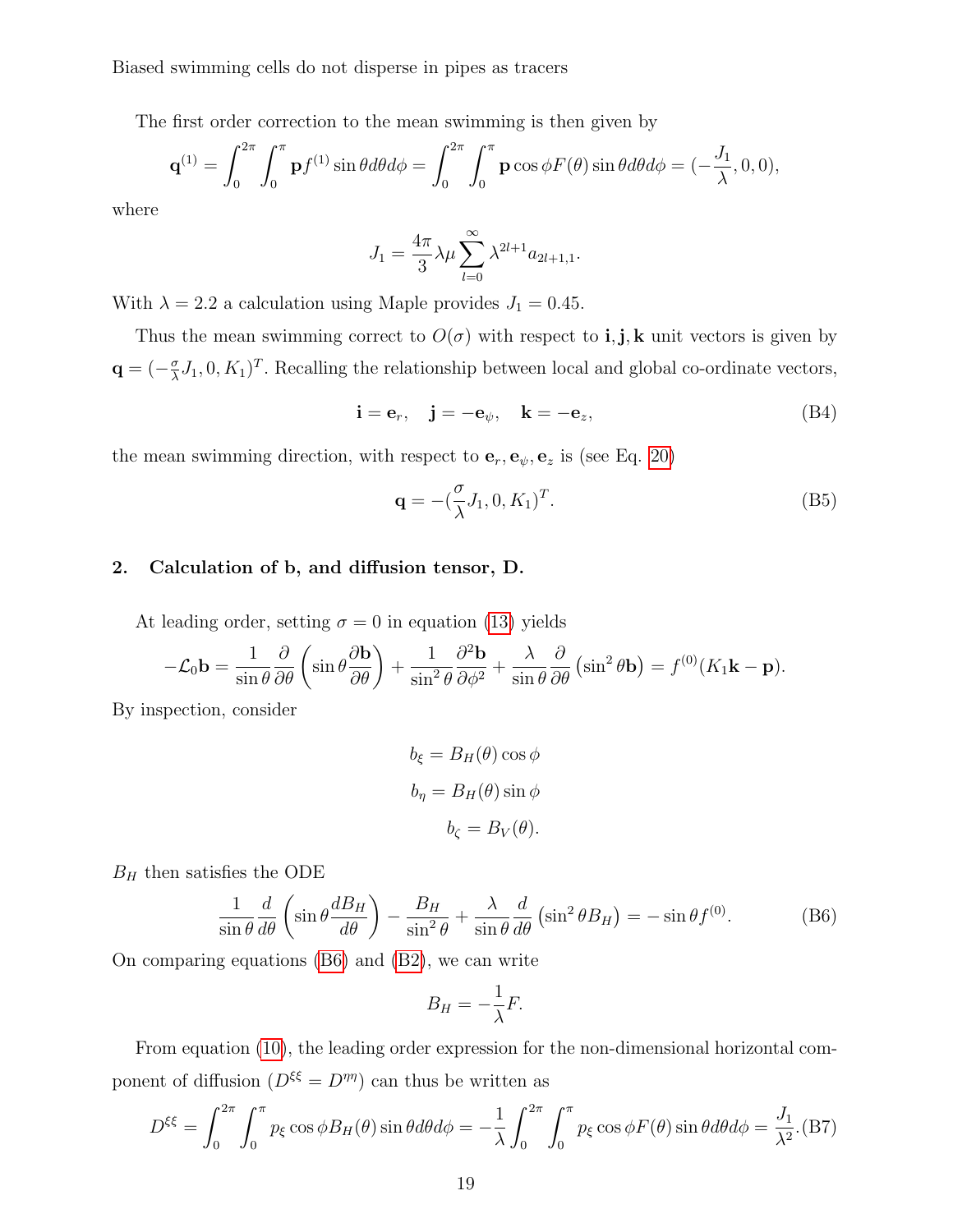The function  $B_V$  satisfies the ODE

$$
\frac{1}{\sin\theta}\frac{d}{d\theta}\left(\sin\theta\frac{dB_V}{d\theta}\right) + \frac{\lambda}{\sin\theta}\frac{d}{d\theta}\left(\sin^2\theta B_V\right) = (K_1 - \cos\theta)f^{(0)}.
$$

To solve this, as for F, we define  $x = \cos \theta$ , let

$$
B_V = \frac{\mu}{\lambda} h_1(x),
$$

and seek power series solutions

$$
h_1(x) = \sum_{n=1}^{\infty} \lambda^n B_n(x),
$$
  

$$
B_n(x) = \sum_{r=1}^n b_{n,r} P_r^0(x).
$$

By utilizing properties of Legendre polynomials we obtain the following recurrence relationship for the  $b_{n,r}$ :

$$
b_{n+1,r} = -\frac{b_{n,r+1}}{2r+3} + \frac{b_{n,r-1}}{2r-1} + \frac{f_{n+1,r}}{r(r+1)},
$$

where

$$
f_{n+1,r} = \frac{2r+1}{2n!} \int_{-1}^{1} (x - K_1) x^n P_r^0(x) dx.
$$

The leading order expression for the non-dimensional vertical component of diffusion can thus be written as

$$
D^{\zeta\zeta} = \int_0^{2\pi} \int_0^{\pi} p_{\zeta} B_V(\theta) \sin \theta d\theta d\phi = \frac{L_1}{\lambda},
$$
 (B8)

where

$$
L_1 = \frac{4\pi}{3}\mu \sum_{n=1}^{\infty} \lambda^n b_{n,1}.
$$

For  $\lambda = 2.2$  a computation employing Maple reveals that  $L_1 = 0.11$ .

The off-diagonal terms,  $D^{\xi\zeta}$ , etc., are all zero at leading order.

When comparing with a passive solute, we note that if we set  $\sigma = 0$ , at leading order in  $\lambda$  we have that

$$
\mu = 1/4\pi
$$
,  $J_1 = \frac{1}{3}\lambda^2 a_{1,1}$ ,  $L_1 = \frac{1}{3}\lambda b_{1,1}$ .

Noting that  $a_{1,1} = b_{1,1} = 1/2$ , it is clear that in the limit of  $\lambda \to 0$  the diffusion tensor tends to the isotropic tensor  $I/6$ . This result can be obtained directly by considering equations [\(12](#page-5-2)[-15\)](#page-5-4), which have solution  $f = 1/4\pi$ ,  $\mathbf{b} = \mathbf{p}/8\pi$ .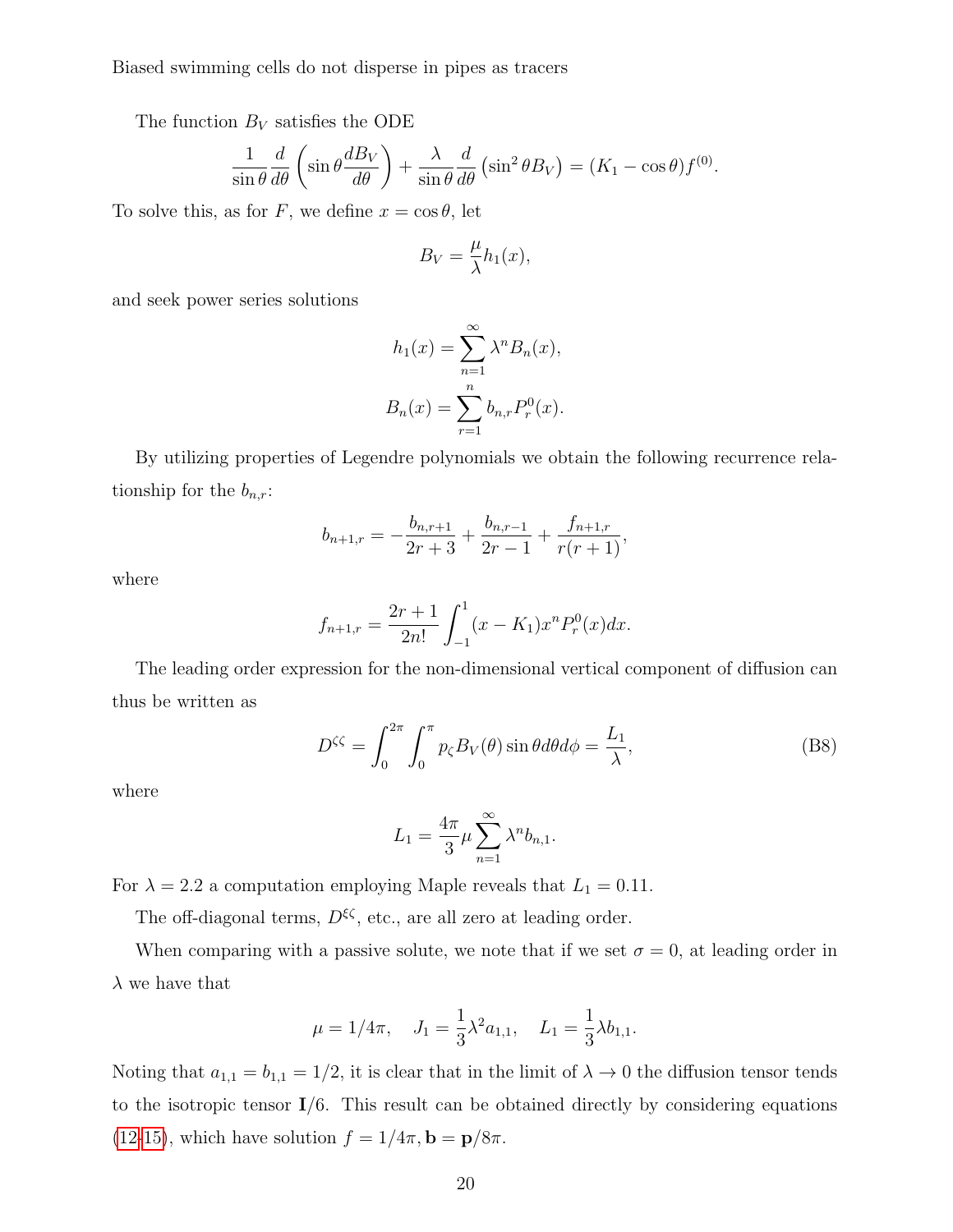## <span id="page-20-0"></span>Appendix C: Large  $\sigma$  asymptotics

For the calculation in the limit of large  $\sigma,$  it is convenient to follow Manela and Frankel  $^{12}$  $^{12}$  $^{12}$ and Brenner and Weissman<sup>[19](#page-27-12)</sup> and define local co-ordinates so that the vorticity vector is in the direction of  $k$ :

$$
\hat{\mathbf{i}} = \mathbf{e}_r, \quad \hat{\mathbf{j}} = -\mathbf{e}_z, \quad \hat{\mathbf{k}} = \mathbf{e}_\psi.
$$
 (C1)

Defining the local position co-ordinate,  $\mathbf{R} - \mathbf{R}_0 = \xi \hat{\mathbf{i}} + \eta \hat{\mathbf{j}} + \zeta \hat{\mathbf{k}}$ , the flow field can then be written locally as simple shear:

$$
\mathbf{u}(\mathbf{R}) = \mathbf{u}(\mathbf{R}_0) + G\xi \hat{\mathbf{j}},\tag{C2}
$$

where the shear strength G is given as before by  $-\frac{U}{a}$  $\frac{U}{a}\chi'$ . For this flow field, the velocity gradient tensor has the simple form  $G_{ij} = G \delta_{i1} \delta_{j2}$ .

Writing the orientation vector as

$$
\mathbf{p} = \sin \theta \cos \phi \hat{\mathbf{i}} + \sin \theta \sin \phi \hat{\mathbf{j}} + \cos \theta \hat{\mathbf{k}}
$$

we can write the governing equation [\(12\)](#page-5-2) as

<span id="page-20-1"></span>
$$
\mathcal{L}f = \sigma \frac{\partial f}{\partial \phi} - \mathcal{L}_s f = 0
$$
 (C3)

where the linear operator independent of  $\sigma$  is given by

$$
\mathcal{L}_s f = -\lambda \left( \frac{1}{\sin \theta} \frac{\partial}{\partial \theta} \left( \cos \theta \sin \theta \sin \phi f \right) + \frac{\partial}{\partial \phi} \left( \frac{\cos \phi}{\sin \theta} f \right) \right) + \nabla^2_{\mathbf{p}} f
$$

and where in sphericals the Laplacian is given by

$$
\nabla_{\mathbf{p}}^2 f = \frac{1}{\sin \theta} \frac{\partial}{\partial \theta} \left( \sin \theta \frac{\partial f}{\partial \theta} \right) + \frac{1}{\sin^2 \theta} \frac{\partial^2 f}{\partial \phi^2}.
$$

For  $\sigma \gg 1$ , we consider the following perturbation expansions for f and b:

$$
f = \frac{1}{4\pi} \left( f^{(0)} + \frac{1}{\sigma} f^{(1)} + \left(\frac{1}{\sigma}\right)^2 f^{(2)} + \dots \right)
$$

$$
\mathbf{b} = \frac{1}{4\pi} \left( \mathbf{b}^{(0)} + \frac{1}{\sigma} \mathbf{b}^{(1)} + \left(\frac{1}{\sigma}\right)^2 \mathbf{b}^{(2)} + \dots \right).
$$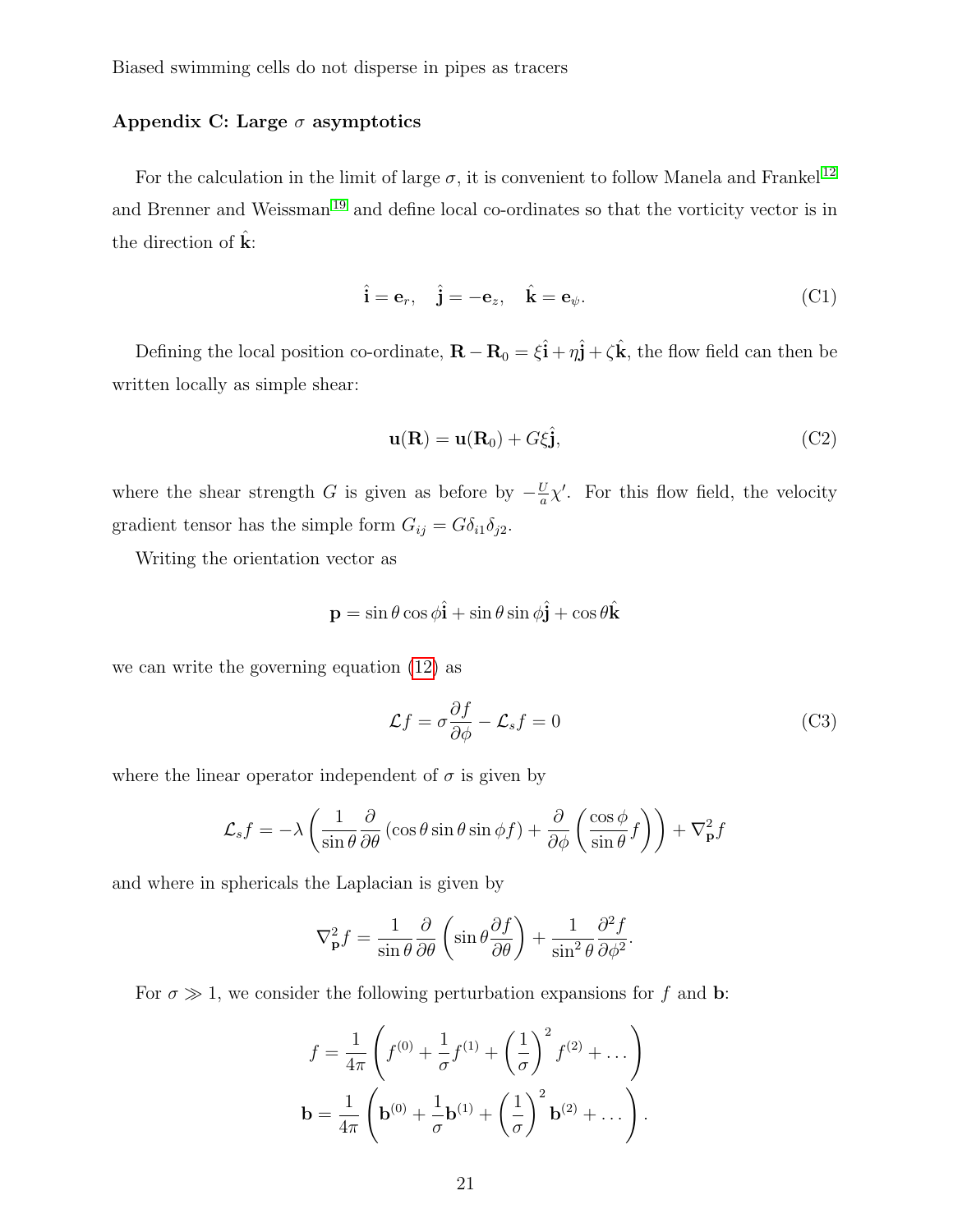## 1. Calculation of equilibrium distribution,  $f$ , and mean swimming, q

Substituting the expansion for  $f$  into equation  $(C3)$  we obtain an explicit iterative scheme for computing the expansion:

<span id="page-21-0"></span>
$$
\frac{\partial f^{(k+1)}}{\partial \phi} = \mathcal{L}_s f^{(k)}.\tag{C4}
$$

At leading order:

$$
\frac{\partial f^{(0)}}{\partial \phi} = 0.
$$

Hence  $f^{(0)} = f^{(0)}(\theta)$  subject to  $\int_0^{\pi} f^{(0)}(\theta) \sin \theta d\theta = 2$ . At  $O(\frac{1}{\sigma})$  $\frac{1}{\sigma}$ ):

$$
\frac{\partial f^{(1)}}{\partial \phi} = \mathcal{L}_s f^{(0)}(\theta).
$$

Because  $f^{(1)}$  must be periodic in  $\phi$  with period  $2\pi$ , integrating this equation with respect to  $\phi$  from 0 to  $2\pi$  gives:

$$
\frac{1}{\sin \theta} \frac{d}{d\theta} \left( \sin \theta \frac{df^{(0)}(\theta)}{d\theta} \right) = 0.
$$

Excluding singular solutions, and given that  $\int_0^{\pi} f^{(0)}(\theta) \sin \theta d\theta = 2$ , we obtain the solution  $f^{(0)}=1.$ 

We can summarize the general iteration algorithm for the terms  $k \geq 1$ :

1. Integrate equation [\(C4\)](#page-21-0)

$$
f^{(k+1)} = \int_0^{\phi} \mathcal{L}_s f^{(k)} d\phi + F^{(k+1)}(\theta).
$$

2. Impose periodicity of  $f^{(k+2)}$  & integral constraint

$$
\int_0^{2\pi} \mathcal{L}_s f^{(k+1)} d\phi = 0,
$$
  

$$
\int_0^{2\pi} \int_0^{\pi} f^{(k+1)} d\theta d\phi = 0,
$$

to determine non-singular solutions for  $F^{(k+1)}(\theta)$ .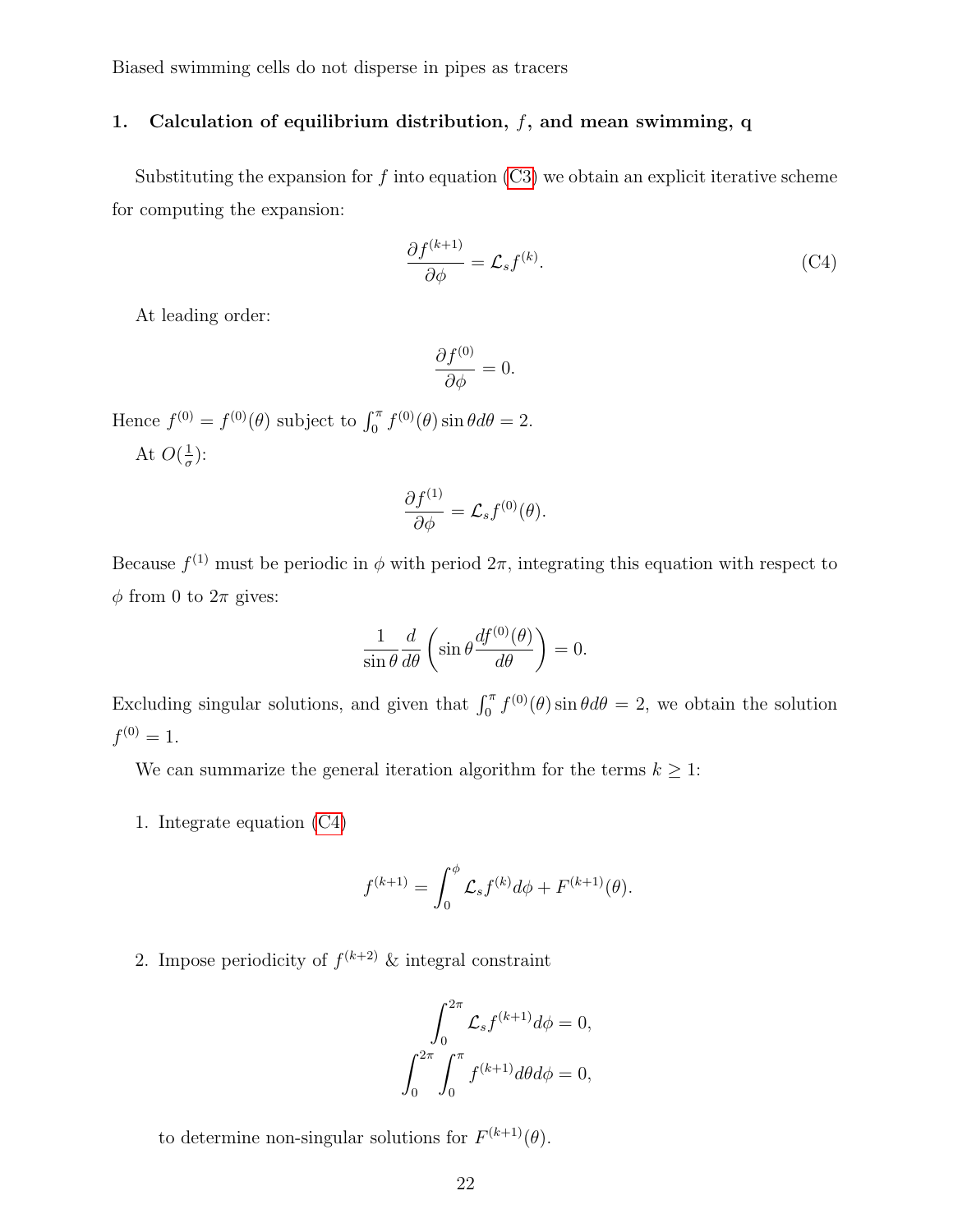Specifically the first two terms in the expansions are given:

$$
f^{(1)} = -2\lambda \cos \phi \sin \theta,
$$
  

$$
f^{(2)} = \frac{2}{3}\lambda^2 (1 - 3\cos^2 \theta) + 4\lambda \sin \theta \sin \phi + \frac{3}{2}\lambda^2 \cos 2\phi \sin^2 \theta.
$$

From equation [\(9\)](#page-4-1), we thus can compute mean swimming at large  $\sigma$  correct to  $O(1/\sigma^2)$ :

$$
q^{\xi} = \int_{\phi=0}^{2\pi} \int_{\theta=0}^{\pi} f \sin^2 \theta \cos \phi d\theta d\phi = -\frac{2\lambda}{3\sigma},\tag{C5}
$$

$$
q^{\eta} = \int_{\phi=0}^{2\pi} \int_{\theta=0}^{\pi} f \sin^2 \theta \sin \phi d\theta d\phi = \frac{4\lambda}{3\sigma^2},
$$
 (C6)

$$
q^{\zeta} = \int_{\phi=0}^{2\pi} \int_{\theta=0}^{\pi} f \cos \theta \sin \theta d\theta d\phi = 0.
$$
 (C7)

When converting back to the global co-ordinates we note that

$$
\hat{\mathbf{i}} = \mathbf{e}_r, \quad \hat{\mathbf{j}} = -\mathbf{e}_z, \quad \hat{\mathbf{k}} = \mathbf{e}_\psi.
$$
 (C8)

and so with respect to  $e_r, e_\psi, e_z$  unit vectors the mean swimming is given by

$$
\mathbf{q} = -(\frac{2\lambda}{3\sigma}, 0, \frac{4\lambda}{3\sigma^2})^T.
$$
 (C9)

## 2. Calculation of b, and diffusion tensor, D.

We now apply similar techniques to calculate the vector field **b**. Substituting the expansion for b into equation [\(13\)](#page-5-2) we obtain the following iterative scheme for computing the expansion:

<span id="page-22-1"></span>
$$
\frac{\partial \mathbf{b}^{(k+1)}}{\partial \phi} - 2\mathbf{b}^{(k+1)} \cdot \hat{\mathbf{G}} = (4\pi(\mathbf{p} - \mathbf{q})f)^{(k)} + \mathcal{L}_s \mathbf{b}^{(k)}.
$$
 (C10)

For the simple shear flow with  $\hat{G}_{ij} = \delta_{i1}\delta_{j2}$ , taking the dot product with  $\hat{\mathbf{i}}$  yields:

<span id="page-22-0"></span>
$$
\frac{\partial b_{\xi}^{(k+1)}}{\partial \phi} = (4\pi (\sin \theta \cos \phi - q^{\xi}) f)^{(k)} + \mathcal{L}_s b_{\xi}^{(k)}
$$
(C11)

The method follows as for  $f$ :

1. Integrate equation [\(C11\)](#page-22-0)

$$
b_{\xi}^{(k+1)} = \int_0^{\phi} \left( 4\pi (\sin \theta \cos \phi - q^{\xi}) f \right)^{(k)} + \mathcal{L}_s b_{\xi}^{(k)} d\phi + B_{\xi}^{(k+1)}(\theta).
$$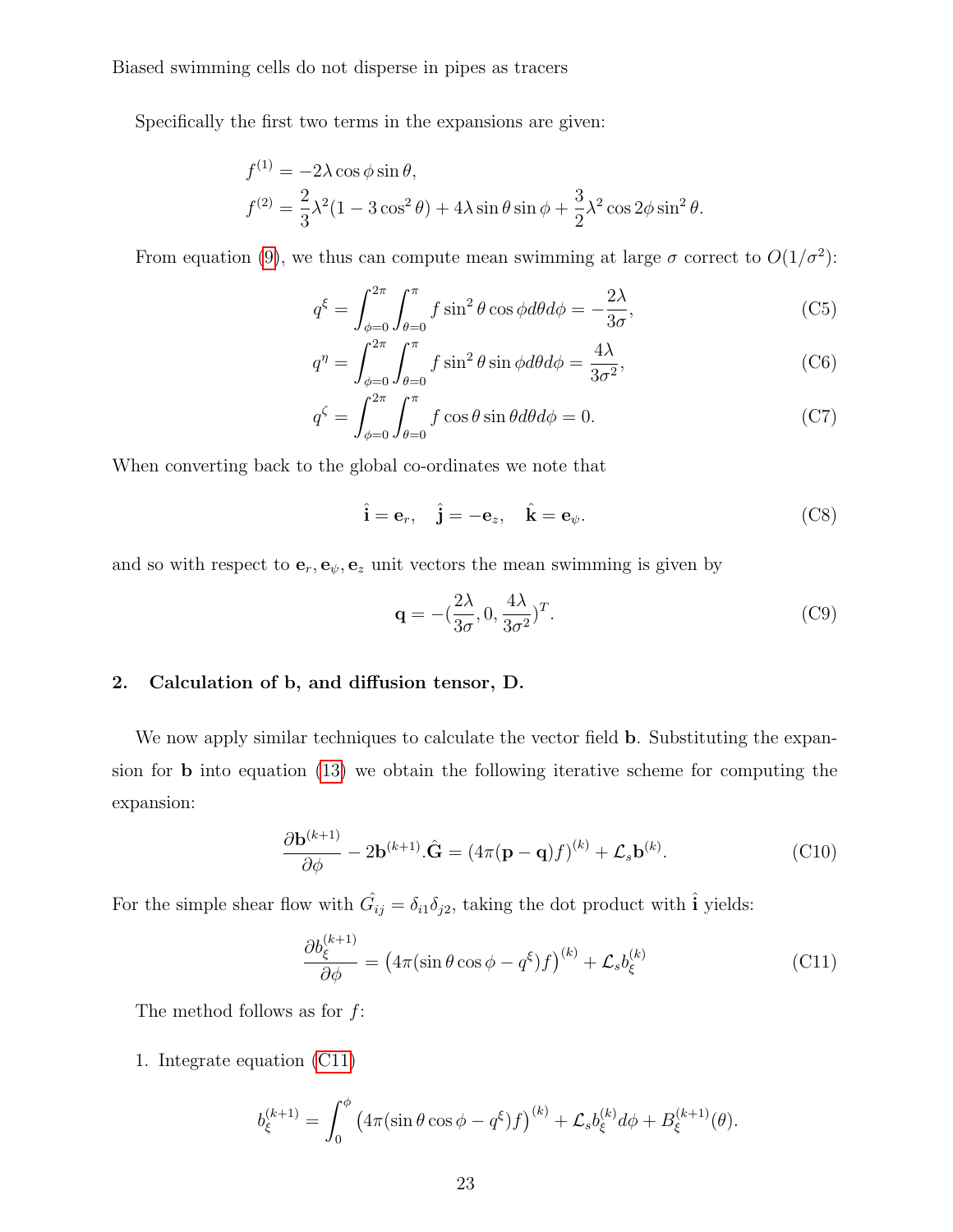2. Impose periodicity of  $b_{\xi}^{(k+2)}$  & integral constraint

$$
\int_0^{2\pi} (4\pi(\sin\theta\cos\phi - q^{\xi})f)^{(k+1)} + \mathcal{L}_s b_{\xi}^{(k+1)} d\phi = 0,
$$

$$
\int_0^{2\pi} \int_0^{\pi} b_{\xi}^{(k+1)} d\theta d\phi = 0,
$$

to determine non-singular solutions for  $B_{\epsilon}^{(k+1)}$  $\zeta^{(\kappa+1)}(\theta).$ 

We obtain the following expressions:

$$
b_{\xi}^{(0)} = 0,
$$
  
\n
$$
b_{\xi}^{(1)} = \lambda (1 - 3 \cos^2 \theta) / 36 + \sin \theta \sin \phi,
$$
  
\n
$$
b_{\xi}^{(2)} = B_{\xi}^{(21)}(\theta) \cos \phi + B_{\xi}^{(22)}(\theta) \sin 2\phi.
$$

Taking the dot product of Eq. [C10](#page-22-1) with  $\hat{\bf j}$  yields:

<span id="page-23-0"></span>
$$
\frac{\partial b_{\eta}^{(k+1)}}{\partial \phi} = 2b_{\xi}^{(k+1)} + (4\pi(\sin \theta \sin \phi - q^{\eta})f)^{(k)} + \mathcal{L}_s b_{\eta}^{(k)}
$$
(C12)

1. Integrate Eq. [C12](#page-23-0)

$$
b_{\eta}^{(k+1)} = \int_0^{\phi} 2b_{\xi}^{(k+1)} + (4\pi(\sin\theta\sin\phi - q^{\eta})f)^{(k)} + \mathcal{L}_s b_{\eta}^{(k)} d\phi + B_{\eta}^{(k+1)}(\theta).
$$

2. Impose periodicity of  $b_{\eta}^{(k+2)}$  & integral constraint

$$
\int_0^{2\pi} 2b_{\xi}^{(k+2)} + (4\pi(\sin\theta\sin\phi - q^{\eta})f)^{(k+1)} + \mathcal{L}_s b_{\eta}^{(k+1)} d\phi = 0,
$$

$$
\int_0^{2\pi} \int_0^{\pi} b_{\eta}^{(k+1)} d\theta d\phi = 0,
$$

to determine non-singular solutions for  $B^{(k+1)}_{\eta}(\theta)$ . Note that calculation of  $b^{(2)}_{\eta}$  requires calculation of  $b_{\xi}^{(3)}$  which requires calculation of  $f^{(3)}$ . These calculations were performed using Maple, and files are available from the authors on request.

We obtain the following expressions:

$$
b_{\eta}^{(0)} = \lambda (1 - 3 \cos^2 \theta) / 108
$$
  
\n
$$
b_{\eta}^{(1)} = B_{\eta}^{(11)}(\theta) \cos \phi
$$
  
\n
$$
b_{\eta}^{(2)} = B_{\eta}^{(10)}(\theta) + B_{\eta}^{(21)}(\theta) \sin \phi + B_{\eta}^{(22)}(\theta) \cos 2\phi
$$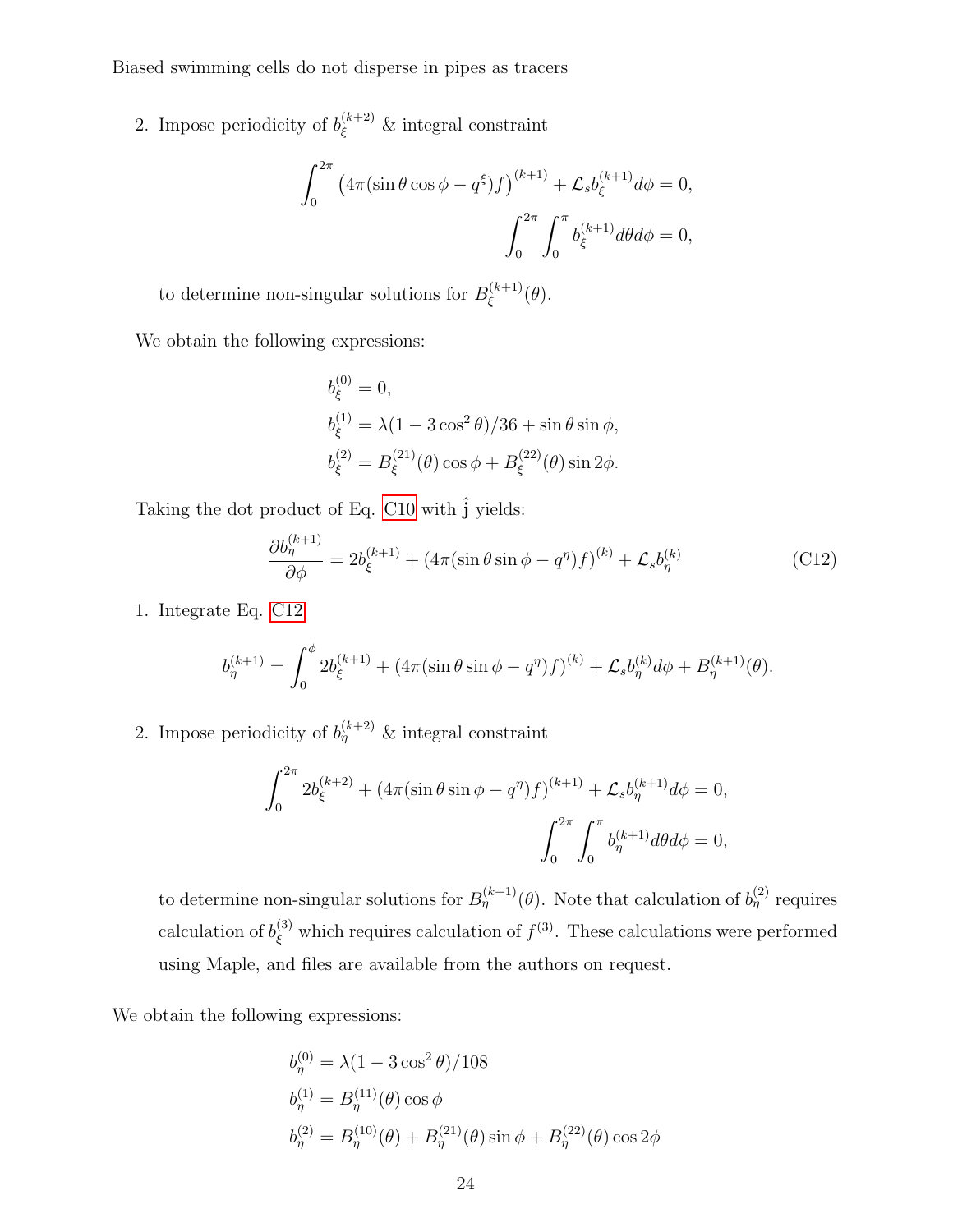Taking the dot product of equation [\(C10\)](#page-22-1) with  $\hat{\mathbf{k}}$  yields:

$$
\frac{\partial b_{\zeta}^{(k+1)}}{\partial \phi} = 4\pi f^{(k)} \cos \phi + \mathcal{L}_s b_{\zeta}^{(k)},\tag{C13}
$$

which when combined with periodicity and the integral constrain yield the following expressions:

$$
b_{\zeta}^{(0)} = \frac{1}{2} \cos \theta
$$
  
\n
$$
b_{\zeta}^{(1)} = -\frac{3}{4} \lambda \sin(2\theta) \cos \phi
$$
  
\n
$$
b_{\zeta}^{(2)} = B_{\zeta}^{(10)}(\theta) + B_{\zeta}^{(21)}(\theta) \sin \phi + B_{\zeta}^{(22)}(\theta) \cos 2\phi
$$

From equation [\(10\)](#page-4-1) we can now compute the diffusion tensor correct to  $O(1/\sigma^2)$ :

$$
D^{\xi\xi} = \frac{1}{\sigma^2} \left(\frac{2}{3} + \frac{1}{270}\lambda^2\right)
$$
 (C14)

$$
D^{\eta\eta} = \frac{\lambda^2}{2430} + \frac{1}{\sigma^2} (6 - \frac{2\lambda^2}{243} - \frac{41\lambda^4}{25515})
$$
 (C15)

$$
D^{\zeta\zeta} = \frac{1}{6} - \frac{5}{18\sigma^2} \lambda^2 \tag{C16}
$$

$$
D^{\xi\eta} = D^{\eta\xi} = \frac{1}{810\sigma} \lambda^2 \tag{C17}
$$

all other entries are zero. When converting back to the global co-ordinates we note that

$$
\hat{\mathbf{i}} = \mathbf{e}_r, \quad \hat{\mathbf{j}} = -\mathbf{e}_z, \quad \hat{\mathbf{k}} = \mathbf{e}_\psi.
$$
 (C18)

and so with respect to  $e_r, e_\psi, e_z$  unit vectors the diffusion tensor is given by

$$
\mathbf{D} = \begin{pmatrix} \frac{d_1}{\sigma^2} & 0 & -\frac{d_2}{\sigma} \\ 0 & \frac{1}{6} - \frac{d_5}{\sigma^2} & 0 \\ -\frac{d_2}{\sigma} & 0 & d_3 + \frac{d_4}{\sigma^2} \end{pmatrix},
$$
(C19)

where

$$
d_1 = \frac{2}{3} + \frac{1}{270} \lambda^2
$$
 (C20)

$$
d_2 = \frac{\lambda^2}{810} \tag{C21}
$$

$$
d_3 = \frac{\lambda^2}{2430} \tag{C22}
$$

$$
d_4 = 6 - \frac{2\lambda^2}{243} - \frac{41\lambda^4}{25515}
$$
 (C23)

$$
d_5 = \frac{5}{18}\lambda^2. \tag{C24}
$$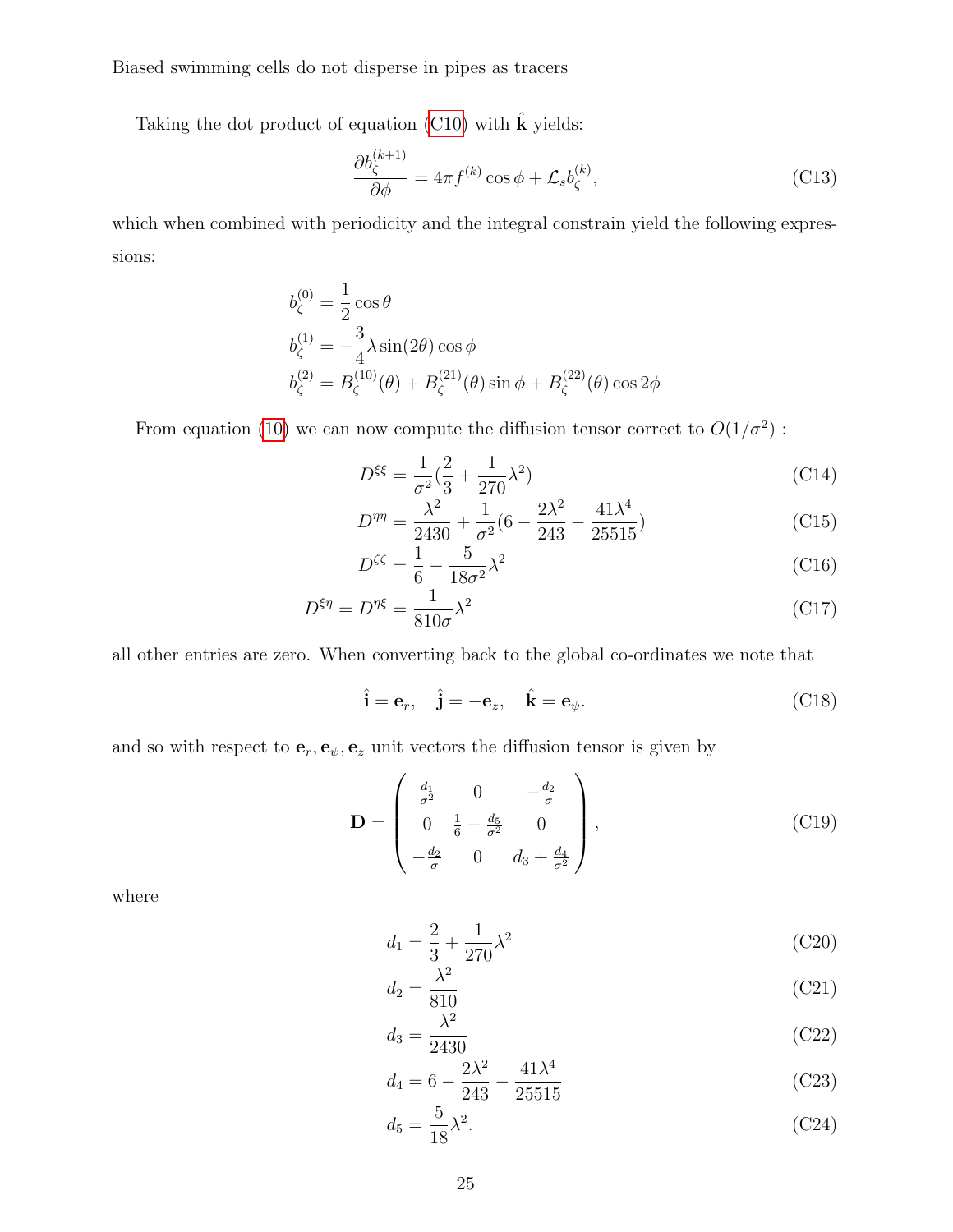## <span id="page-25-0"></span>Appendix D: Fokker-Planck calculation of diffusion

For the Fokker-Planck approximation,<sup>[13](#page-27-6)</sup> the diffusion tensor non-dimensionalised on  $V_s^2/d_r$  is given by

$$
\mathbf{D}_F = \tau d_r \int_{\mathbf{p}} (\mathbf{p} - \mathbf{q})^2 f(\mathbf{p}) d\mathbf{p},\tag{D1}
$$

where  $\tau$  is a directional correlation time estimated from experimental data. Although the quantity  $\tau$  may vary with both  $\lambda$  and the shear,  $\sigma$ , for simplicity it is typically assumed to be independent of the shear. Asymptotic results for the diffusion tensor for weak shear<sup>[13](#page-27-6)</sup>  $(\sigma \ll 1)$  and strong shear<sup>[9](#page-27-2)</sup> ( $\sigma \gg 1$ ) are available. With this choice of non-dimensionalisation and using the notation of this paper, the  $\sigma \ll 1$  result correct to  $O(\sigma^2)$  is given by

$$
D_F^{rr} = \tau d_r \frac{K_1}{\lambda}, \quad D_F^{rz} = \tau d_r \frac{J_2 - K_1 J_1}{\lambda} \sigma, \quad D_F^{zz} = \tau d_r K_2,
$$
 (D2)

where  $K_2$  and  $J_2$  are specified functions of  $\lambda^{13}$  $\lambda^{13}$  $\lambda^{13}$ . The  $\sigma \gg 1$  result correct to  $O(1/\sigma^3)$  is given by

$$
D_F^{rr} = \tau d_r \left(\frac{1}{3} - \frac{\lambda^2}{5\sigma^2}\right), \quad D_F^{rz} = 0, \quad D_F^{zz} = \tau d_r \left(\frac{1}{3} - \frac{7\lambda^2}{45\sigma^2}\right).
$$
 (D3)

To compare the Fokker-Planck approximation to the generalized Taylor method we choose  $\tau$  so that the two alternative calculations for the horizontal component of the diffusion agree when the shear is zero. Specifically, when  $\sigma = 0$  the generalized Taylor method yields  $D_G^{rr} = \frac{J_1}{\lambda^2}$  and thus for the horizontal component of diffusion to agree we take  $\tau d_r = \frac{J_1}{\lambda K}$  $\frac{J_1}{\lambda K_1}$ . For the specific gyrotactic bias  $\lambda = 2.2$ , this yields  $\tau d_r = 0.36$ . Taking this value of  $\tau$  also provides a value for the vertical component of diffusion,  $D_F^{zz} = \tau d_r K_2 = 0.056$ , which is only a slight deviation from the generalized Taylor method,  $D_G^{zz} = \frac{L_1}{\lambda} = 0.050$ . Clearly, by this careful choice of  $\tau$ , the Fokker-Planck and generalized Taylor dispersion methods should agree when the shear is weak. However, as the shear increases we expect the two theories to give diverging predictions because, for example, in the FP approach  $D_F^{rr}$  approaches  $\frac{1}{3}\tau d_r$ , whereas in the GTD approach,  $D_G^{rr}$  tends to zero at large shear.

As for the generalized Taylor method, we fit simple functions to the curves of diffusion against  $\sigma$  obtained with the Fokker-Planck method<sup>[9,](#page-27-2)[13](#page-27-6)</sup>. The specific functions were given by

$$
D_F^{rr}(\sigma) = P(\sigma; \mathbf{a}_F^{rr}, \mathbf{b}_F^{rr}), \quad D_F^{rz}(\sigma) = -\sigma P(\sigma; \mathbf{a}_F^{rz}, \mathbf{b}_F^{rz}) \quad D_F^{zz}(\sigma) = P(\sigma; \mathbf{a}_F^{zz}, \mathbf{b}_F^{zz}). \tag{D4}
$$

where the rational function  $P(\sigma; \mathbf{a}, \mathbf{b})$  is defined by equation [19](#page-6-0) and the choice of **a** coefficients is described in table [II.](#page-26-7)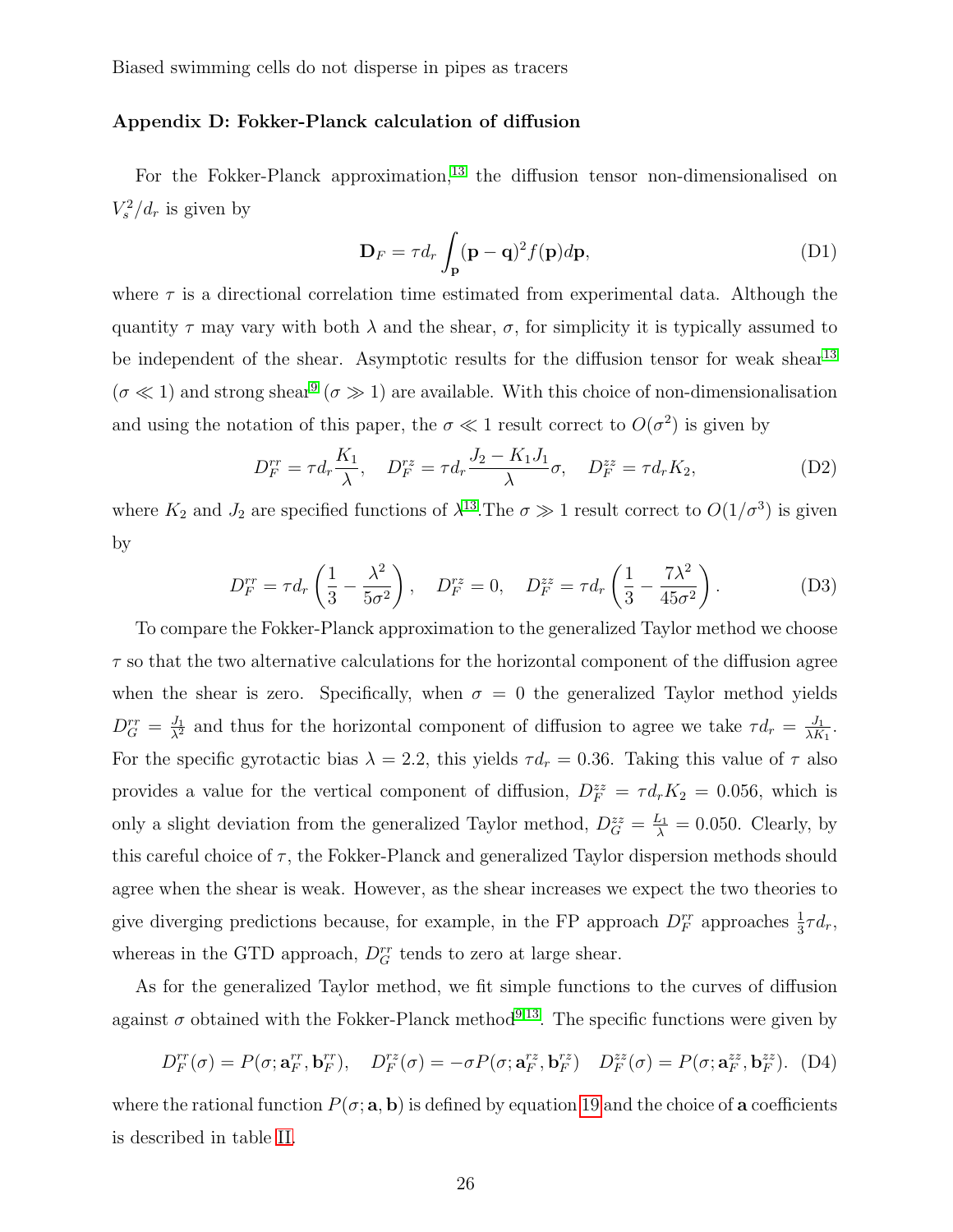|                     | $a_0$                       | a <sub>2</sub>                                                                            | $a_4$                                 |
|---------------------|-----------------------------|-------------------------------------------------------------------------------------------|---------------------------------------|
| $\mathbf{a}^{rr}_F$ | $\frac{J_1}{\lambda^2}$     | $-\frac{J_1\lambda}{5K_1}b_{4,F}^{rr}+\frac{J_1}{3K_1\lambda}b_{2,F}^{rr}$                | $\frac{J_1}{3K_1\lambda}b_{4,F}^{rr}$ |
| $\mathbf{a}_F^{zz}$ | $\frac{K_2J_1}{K_1\lambda}$ | $-\frac{7J_{1}\lambda}{45K_{1}}b_{4,F}^{zz}+\frac{J_{1}}{3K_{1}\lambda}b_{2,F}^{zz}\Big $ | $\frac{J_1}{3K_1\lambda}b_{4,F}^{rr}$ |
| $\mathbf{a}_F^{rz}$ | $(K_1J_1-J_2)J_1$           |                                                                                           |                                       |

<span id="page-26-7"></span>TABLE II. In order to obtain the simplest functional fits whilst ensuring the asymptotic results are satisfied, the a coefficients are as specified.

## <span id="page-26-6"></span>Appendix E: Coefficients of functional fits

The fit coefficients for  $\lambda = 2.2$  for the mean swimming and diffusion are given by:

| $a_0$                                                                               | a <sub>2</sub> | $a_4$          | b <sub>2</sub> | $b_4$                                                                                                                                                                            |
|-------------------------------------------------------------------------------------|----------------|----------------|----------------|----------------------------------------------------------------------------------------------------------------------------------------------------------------------------------|
| $\mathbf{a}^r$   2.05 × 10 <sup>-1</sup>  1.86 × 10 <sup>-2</sup>                   |                | $\overline{0}$ |                | $1.74 \times 10^{-1}$ $1.27 \times 10^{-2}$                                                                                                                                      |
| $\mathbf{a}^z \parallel 5.7 \times 10^{-1} \parallel 3.66 \times 10^{-2} \parallel$ |                | $\overline{0}$ |                | $1.75 \times 10^{-1}$ $1.25 \times 10^{-2}$                                                                                                                                      |
| $\mathbf{a}_{G}^{rr}$   $9.30 \times 10^{-2}$   $1.11 \times 10^{-4}$               |                | $\overline{0}$ |                | $1.19 \times 10^{-1}$ $1.63 \times 10^{-4}$                                                                                                                                      |
|                                                                                     |                |                |                | $a_{\tilde{G}}^{zz}$ 5.00 × 10 <sup>-2</sup> 1.11 × 10 <sup>-1</sup> 3.71 × 10 <sup>-5</sup> 1.01 × 10 <sup>-1</sup> 1.86 × 10 <sup>-2</sup>                                     |
| $a_G^{rz} \  9.17 \times 10^{-2}   1.56 \times 10^{-4}  $ 0                         |                |                |                | $\left 2.81 \times 10^{-1}\right  2.62 \times 10^{-2}$                                                                                                                           |
|                                                                                     |                |                |                | $\mathbf{a}_{F}^{rr}$   $9.30 \times 10^{-2}$   $5.73 \times 10^{-4}$   $1.85 \times 10^{-3}$   $4.96 \times 10^{-2}$   $1.54 \times 10^{-2}$                                    |
|                                                                                     |                |                |                | $\mathbf{a}_{F}^{zz}$ 5.60 $\times$ 10 <sup>-2</sup> 3.23 $\times$ 10 <sup>-2</sup> 1.70 $\times$ 10 <sup>-5</sup> 2.70 $\times$ 10 <sup>-1</sup> 1.42 $\times$ 10 <sup>-4</sup> |
| $\mathbf{a}^{rz}_F    1.58 \times 10^{-2}   $                                       |                | $\overline{0}$ |                | $9.61 \times 10^{-2}   7.88 \times 10^{-2}$                                                                                                                                      |

#### REFERENCES

- <span id="page-26-0"></span><sup>1</sup>A. M. Roberts, "Mechanisms of gravitaxis in *Chlamydomonas*," Biol. Bull. **210**, 78–80 (2006).
- <span id="page-26-1"></span><sup>2</sup>T. J. Pedley and J. O. Kessler, "Hydrodynamic phenomena in suspensions of swimming microorganisms," Ann. Rev. Fluid Mech. 24, 313 – 358 (1992).
- <span id="page-26-3"></span><span id="page-26-2"></span><sup>3</sup>J. O. Kessler, "Hydrodynamic focusing of motile algal cells," Nature 313, 218 – 220 (1985).
- <sup>4</sup>M. A. Bees and O. A. Croze, "Dispersion of biased swimming micro-organisms in a fluid flowing through a tube ," Proc. Roy. Soc. Lon. Ser. B 466, 2057–2077 (2010).
- <span id="page-26-4"></span><sup>5</sup>A. Melis and T. Happe, "Hydrogen production. Green algae as a source of energy," [Plant](http://dx.doi.org/{10.1104/pp.010498}) Physiol. 127[, 740–748 \(2001\).](http://dx.doi.org/{10.1104/pp.010498})
- <span id="page-26-5"></span> ${}^{6}Y$ . Chisti, "Biodiesel from microalgae," Biotech. Adv. 25[, 294–306 \(2007\).](http://dx.doi.org/{10.1016/j.biotechadv.2007.02.001})